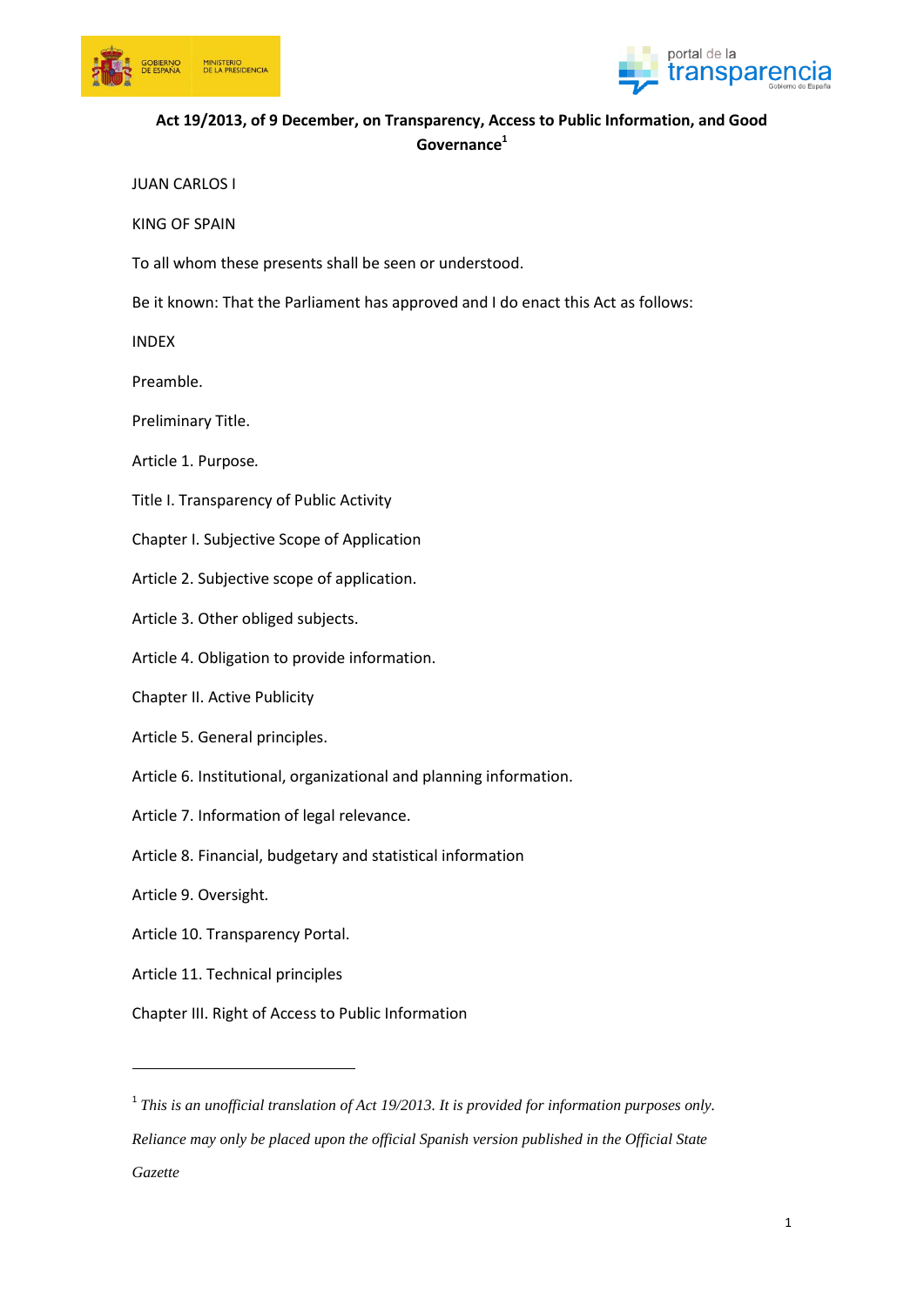



- Section 1. General rules
- Article 12. Right of access to public information.
- Article 13. Public information.
- Article 14. Limits to right of access
- Article 15. Personal data protection
- Article 16. Partial access
- Section 2. Exercising the Right of Access to Public Information
- Article 17. Request for access to information
- Article 18. Causes of inadmissibility
- Article 19. Procedure.
- Article 20. Decisions
- Article 21. Information units
- Article 22. Formalization of access
- Section 3. Legal Challenges
- Article 23. Appeals
- Article 24. Appeals to the Council on Transparency and Good Governance
- Title II. Good Governance
- Article 25. Scope of application
- Article 26. Principles of good governance
- Article 27. Conflicts of interest: infractions and sanctions.
- Article 28. Infractions in financial and budgetary management.
- Article 29. Disciplinary infractions.
- Article 30. Sanctions.
- Article 31. Competent body and proceedings.
- Article 32. Limitation periods.
- Title III. The Council on Transparency and Good Governance
- Article 33. The Council on Transparency and Good Governance.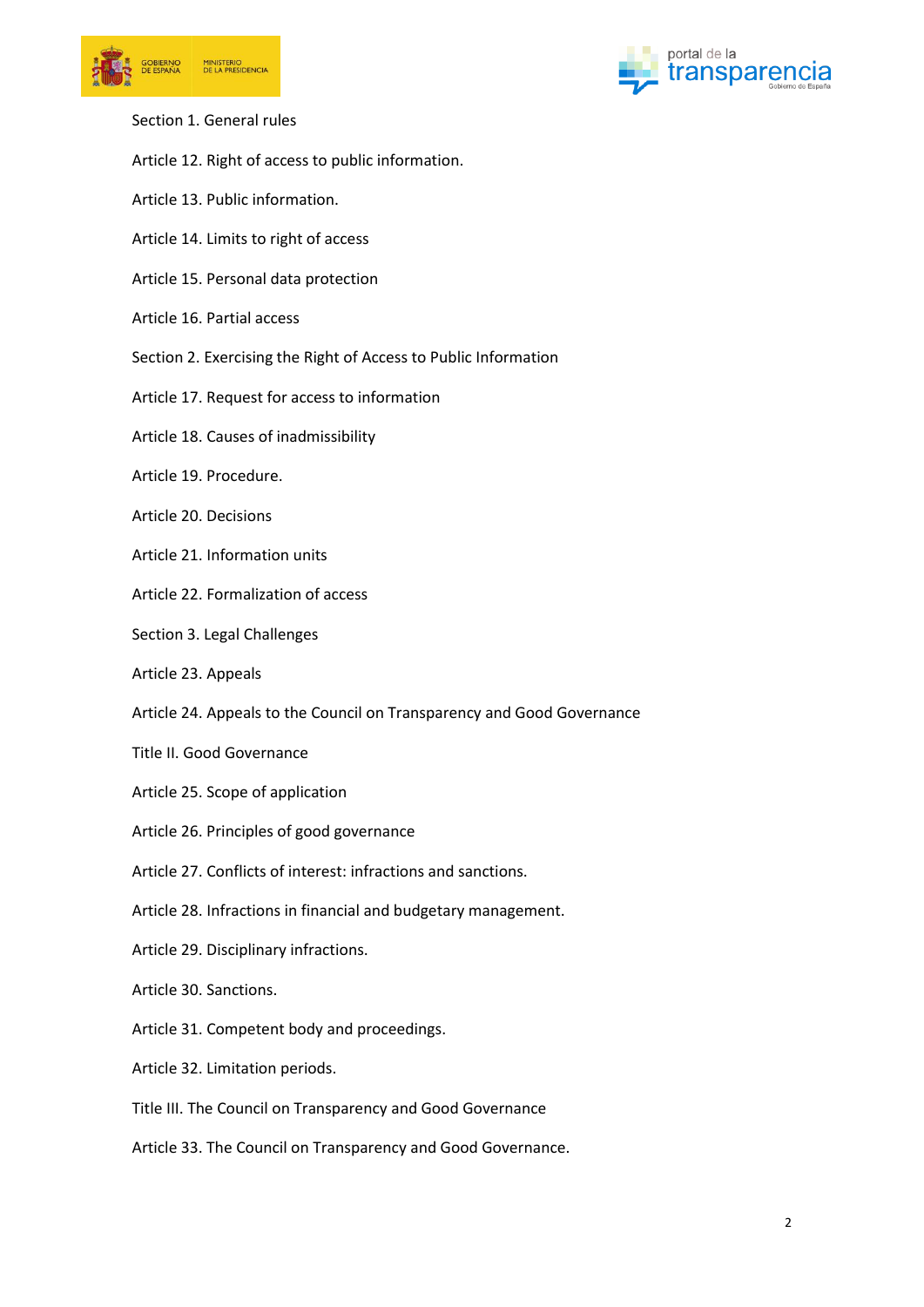



Article 34. Purposes*.*

Article 35. Composition*.*

Article 36. The Commission on Transparency and Good Governance.

Article 37. The Chair of the Council on Transparency and Good Governance.

Article 38. Duties*.*

Article 39. Legal framework.

Article 40. Relationship with Parliament.

Additional Provision One. Special regulations regarding the right of access to public information.

Additional Provision Two. Revision and simplification of regulations.

Additional Provision Three. Public-law corporations.

Additional Provision Four. Complaints.

Additional Provision Five. Cooperation with the Spanish Data Protection Agency.

Additional Provision Six. Information on His Majesty The King's Household.

Additional Provision Seven.

Additional Provision Eight.

Final Provision One. Amendment of Act 30/1992, of 26 November, on the Legal System of the Public Administrations and Common Administrative Procedure.

Final Provision Two. Amendment of Act 5/2006, of 10 April, regulating the conflicts of interest of members of the Government and senior officials of the Central State Administration.

Final Provision Three. Amendment of Act 47/2003, of 26 November, on Budgeting.

Final Provision Four. Amendment of Additional Provision Ten of Act 6/1997, of 14 April, on the Organization and Operation of the Central State Administration.

Final Provision Five.

Final Provision Six. Amendment of Act 10/2010, of 28 April, on the Prevention of Money Laundering and Terrorist Financing.

Final Provision Seven. Regulatory development.

Final Provision Eight. Regulatory authorization.

Final Provision Nine. Entry into force.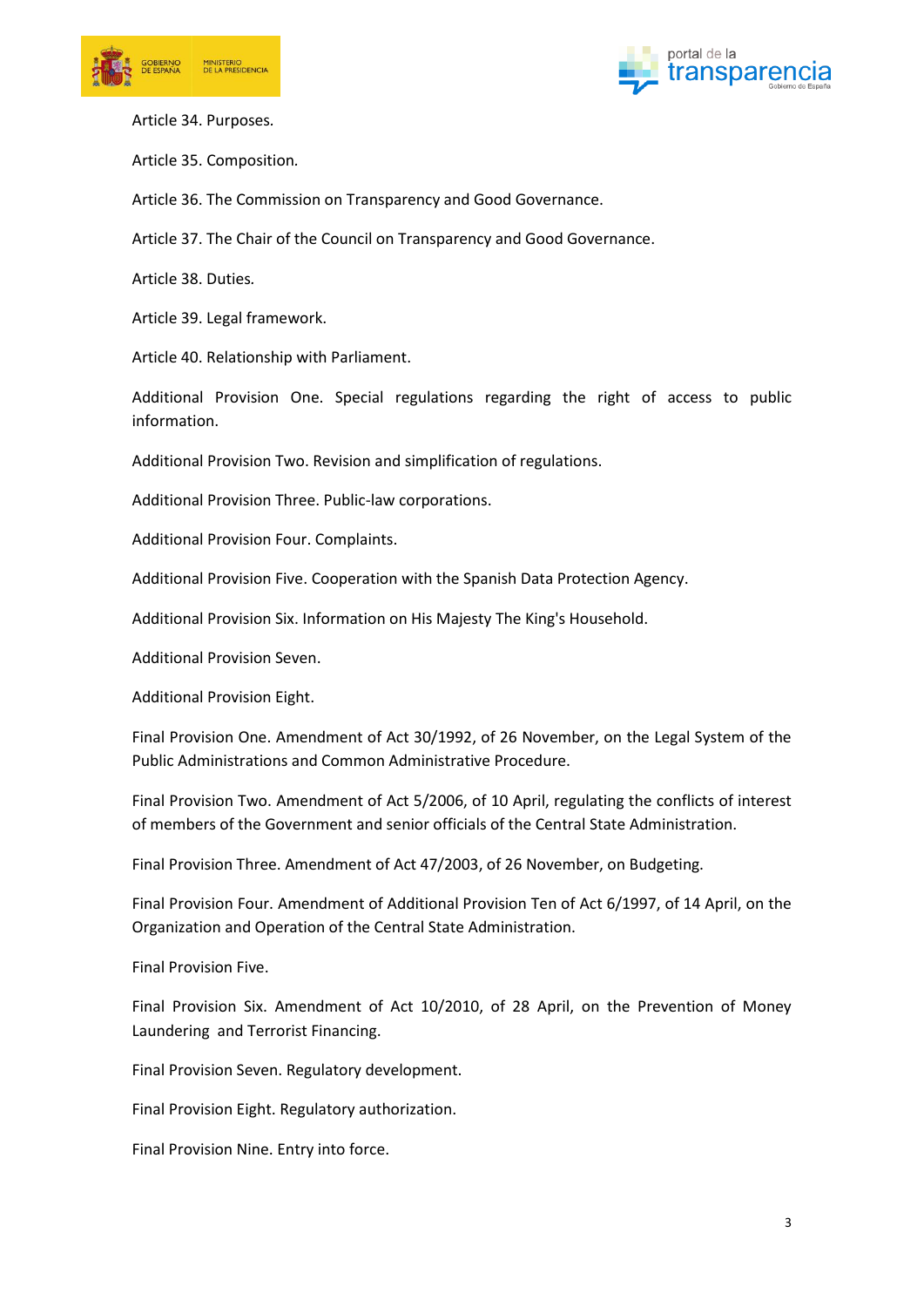



#### PREAMBLE

I

Transparency, access to public information and the rules of good governance must be the basic pillars of every political action. Only when the action of public authorities is subjected to scrutiny, when citizens can know how decisions affecting them are made, how public funds are managed, and under what criteria our institutions act, will we be able to speak of the outset of a process in which the public authorities begin to respond to a society that is critical, exacting and demands that public authorities enable participation.

Countries with higher levels of transparency and rules of good governance have stronger institutions, which foster economic growth and social development. In these countries, citizens can judge, more accurately and using better criteria, the capacity of their public authorities and decide accordingly. Better supervision of public activity contributes to the necessary democratic regeneration, promotes the State's efficiency and effectiveness and fosters economic growth.

The present Act has a three-fold purpose: it increases and strengthens transparency in public activity—which is formulated through obligations involving active publicity for all public administrations and entities; it recognizes and guarantees access to information—which is regulated as a right with a far-reaching subjective and objective scope; and it sets forth the good governance obligations to be met by public authorities, as well as the legal consequences of non-compliance—which becomes a requirement of responsibility for all those carrying out activities of public relevance.

In these three aspects, the Act is a significant step forward in this field, and sets forth standards comparable to those of other consolidated democracies. Ultimately, it constitutes a fundamental and necessary step forward, which shall be accompanied in the future by the State's promotion and support of multilateral initiatives in this sphere, and by the signing of international instruments already in place in this area.

II

Spain's legal system already has sector-based regulations containing specific obligations involving active publicity for certain parties. Thus, for example, with regard to contracts, grants, budgets or activities involving senior officials, our country has an outstanding degree of transparency. However, this regulation is currently insufficient and does not meet the social and political demands of our day. Therefore, this Act moves forward and intensifies the configuration of active publicity obligations which, it is understood, must be binding on a great many parties, including all the Public Administrations, the Legislative and Judiciary bodies as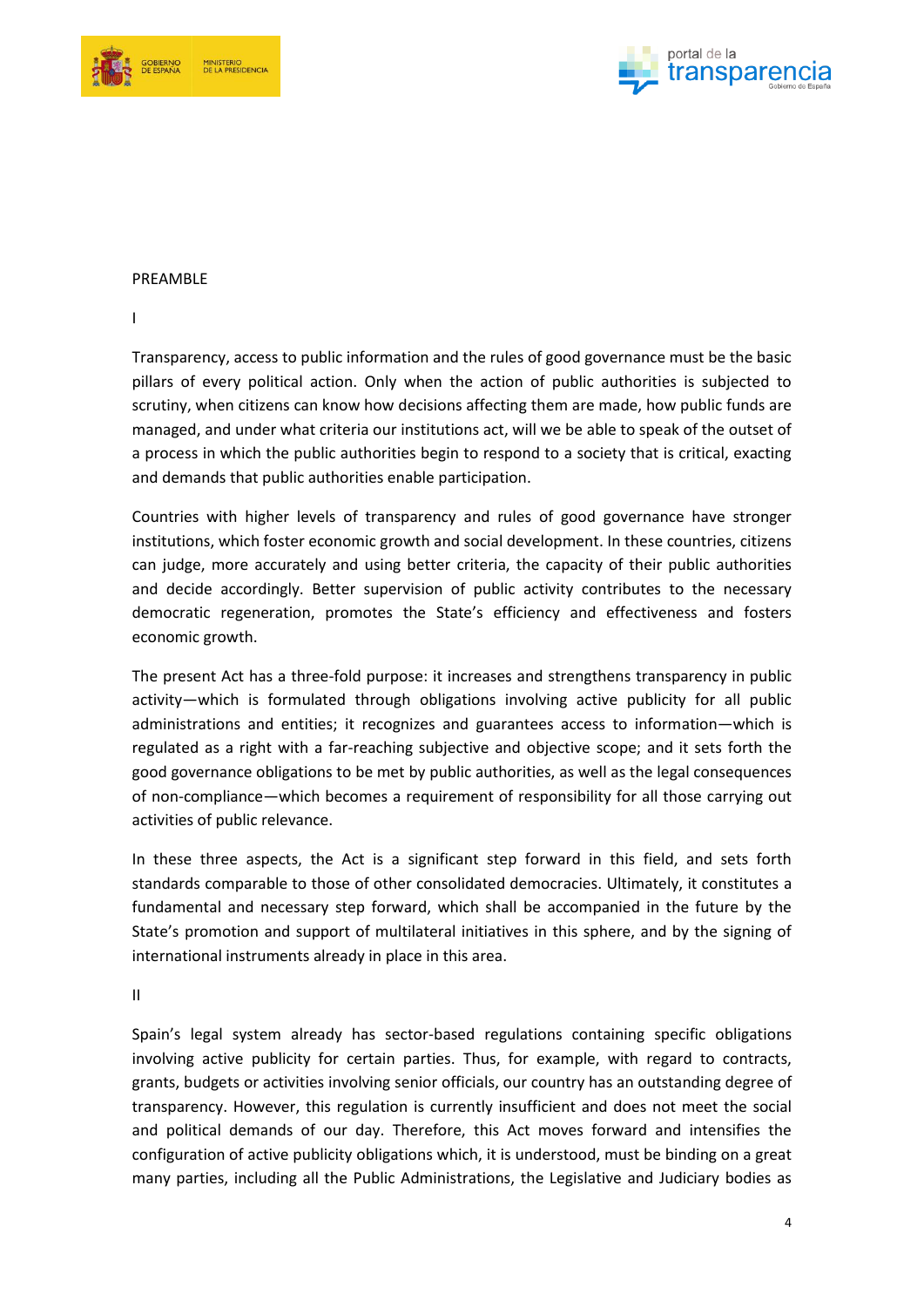



regards their activities under Administrative Law, as well as other constitutional and statutory bodies. Furthermore, this Act shall be applied to certain entities which, given their particular public relevance or their nature as recipients of public funds, shall be made to strengthen the transparency of their activity.

The Act broadens and strengthens active publicity obligations in different spheres. As regards institutional, organizational and planning information, the Act requires the parties encompassed in its scope of application to publish information about the functions they perform, the regulations applicable to them and their organizational structure, as well as their instruments for planning and assessing compliance. As regards information of legal relevance directly affecting relations between the Administration and citizens, the Act contains an extensive list of documents which, by being made publicly available, will create greater legal certainty. Likewise, as regards information of economic, budgetary and statistical relevance, an extensive catalogue is set forth that should be accessible and comprehensible for citizens, because it is an excellent instrument for monitoring the management and use of public resources. Lastly, the obligation is established to publish all the information which is most often applied for, so that transparency obligations may be harmonized with the citizens' interests.

To channel the publication of such a vast amount of information and facilitate compliance with these active publicity obligations—and bearing in mind that it is not possible to speak of transparency, on the one hand, but not implement the appropriate means to facilitate access to the information published, on the other—the Act envisages the creation and development of a Transparency Portal. Today, new technologies enable us to develop extraordinarily useful instruments to comply with the provisions of the Act, the use of which shall enable citizens to obtain all the information available through a single point of access.

The Act also regulates the right to access public information which, nevertheless, has already been implemented in other provisions of our legal system. Indeed, stemming from the provision contained in Article 105.b) of our Constitution, Act 30/1992 on the Legal System of the Public Administrations and Common Administrative Procedure implements in its Article 37 citizens' right to access records and documents held in administrative archives. But this regulation has a series of shortcomings which have been frequently evidenced, due to the fact that the object of the right to access is not clear, because it is limited to documents contained in administrative procedures that have already concluded, and because its exercise is extraordinarily limited in practice.

Likewise, but with a sector-based scope and resulting from EU Directives, other regulations envisage access to public information. This is the case of Act 27/2006, of 18 July, which regulates the rights to access information, of public participation, and to access justice in the sphere of the environment, and of Act 37/2007, of 16 November, on the reuse of public sector information, which regulates the private use of documents held by the Administrations and other public sector bodies. In addition, Act 11/2007, of 22 June, on citizens' electronic access to public services, while recognizing citizens' right to communicate with the Administration through electronic means, opens a path on which further progress is made with this Act: the implementation of a culture of transparency which demands modernizing the Administration,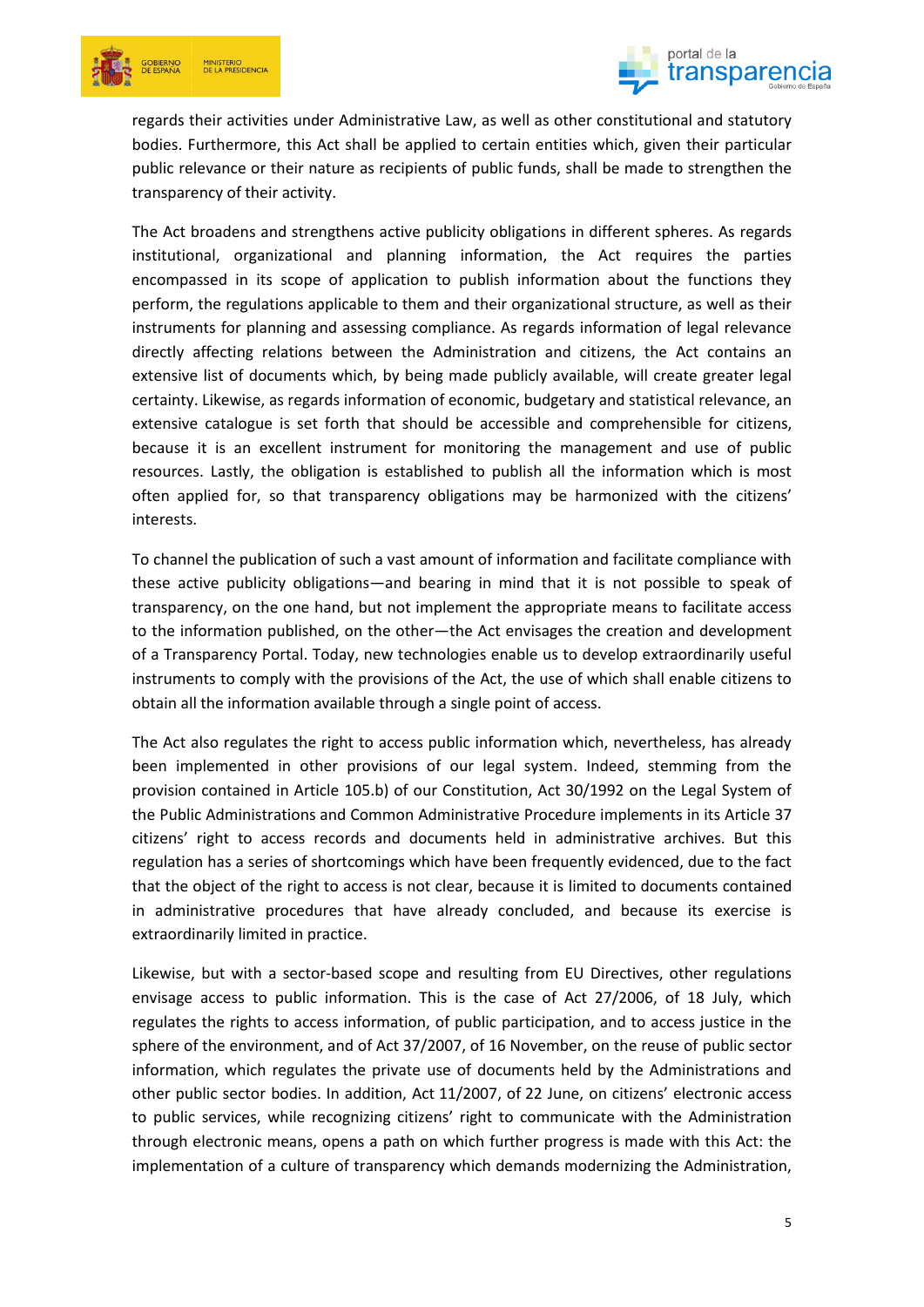



cutting red tape, and using electronic means to facilitate participation, transparency and access to information.

The Act, therefore, does not start from scratch nor does it fill a void. Rather, it develops what has already been done, making up for shortcomings, correcting deficiencies, and creating a legal framework in keeping with the times and with the citizens' interests.

From the viewpoint of comparative law, the European Union, as well as most of its Member States, already have in their legal systems specific legislation regulating transparency and the right to access public information. Spain could no longer remain on the sidelines and, taking the models provided by our neighbouring countries as an example, is adopting this new regulation.

As regards good governance, the Act constitutes an extraordinarily significant step forward. Principles that were merely programme-based and not legally binding are now incorporated into an Act, and thereby is the basis for the interpretation and application of a penalty system to which all public authorities are subject; the conduct of public authorities, in the broadest sense of the term, regardless of the government to which they belong or of the public administration in which they perform their duties, and precisely because of these duties, must be exemplary.

#### III

Title I of the Act regulates and enhances the transparency of the activity of all those performing public duties or exercising administrative powers through a series of provisions listed in two differentiated chapters, and from a two-fold perspective: active publicity and the right to access public information.

The subjective scope of application of this Title, stated in Chapter I, is very wide-ranging and includes all the Public Administrations, self-governing bodies, State agencies, publicly-owned business entities, and public-law entities, to the extent that they have been granted regulatory or supervisory functions over a certain sector or activity, as well as the public-law entities with their own legal personality, linked or reporting to any of the Public Administrations, including public Universities. With regard to their activities under administrative law, the Act is also applicable to public-law corporations, to the Household of His Majesty The King, to the Congress of Deputies, to the Senate, to the Constitutional Court and to the General Council of the Judiciary, as well as to the Bank of Spain, to the Council of State, to the Ombudsman, to the Court of Accounts, to the Economic and Social Council, and to the equivalent institutions in the Autonomous Communities. It is also applicable to commercial companies in whose share capital the aforementioned entities hold a direct or indirect stake of more than fifty percent, to public-sector foundations, and to associations constituted by the above-mentioned Administrations, bodies and entities. Furthermore, it shall be applicable to political parties, to trade unions and business associations, and to all private entities that receive a certain amount of public grants or subsidies. Finally, persons performing public duties or exercising administrative powers shall also be required to provide to the Administration to which they report, upon request, any information necessary in order for said Administration to comply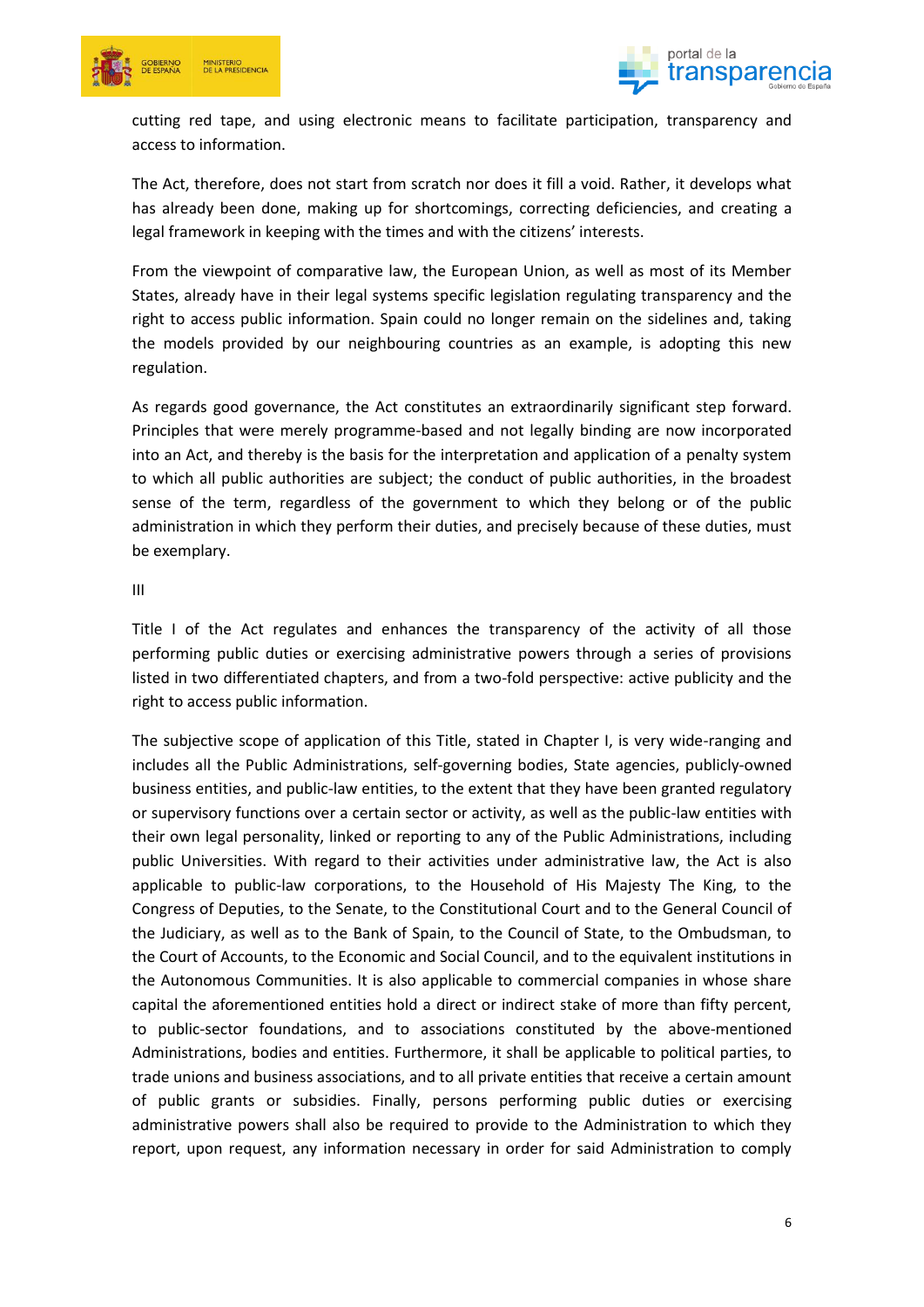



with the obligations of this Act. This obligation is equally applicable to awardees of publicsector contracts.

Chapter II, dedicated to active publicity, establishes a series of obligations for the parties included in the scope of application of Title I, which will have to disseminate certain information without waiting for a specific request by citizens. This section includes details on institutional, organizational and planning information, on legally relevant information, and on economic, budgetary and statistical information.

In order to decisively foster access for all to information disseminated, the Transparency Portal shall be created, including not only information regarding which there is an active publicity obligation, but also that which is most frequently requested. The Portal will be a meeting point and dissemination hub, exemplifying a new way of understanding citizens' right to access public information. It is also set forth here that the Central State Administration, the Administrations of the Autonomous Communities, and the entities forming the Local Administration may adopt collaboration measures for compliance with their active publicity obligations.

Chapter III describes comprehensively the right of access to public information, to which all persons are entitled, and which may be exercised without need to justify a request. This right shall only be limited in cases in which this is necessary given the nature of the information resulting from the provisions of the Spanish Constitution—or when it comes into conflict with other protected interests. In any case, the limits set forth shall be applied on the basis of a test of the harm done (to the interest safeguarded by the limit) and a test of the public interest of dissemination (that in the case in question, public interest in disseminating the information does not prevail), and in a proportionate manner, limited by its aim and purpose. Moreover, and given that access to information may directly affect the protection of personal data, the Act clarifies the relation between the two rights by establishing the necessary balance mechanisms. Thus, on the one hand, to the extent that the information directly affects the body's organization or public activity, access shall prevail, whereas, on the other hand, the Act protects—as it could not be any other way—information classified by regulations as especially protected, access to which shall generally require consent from the title-holder.

In order to facilitate the exercise of the right to access public information, the Act establishes a streamlined procedure, with a short response time, and sets forth the creation of information units in the Central State Administration, enabling citizens to know from which body to request the information, as well as which body is responsible for the process.

As regards appeals, an optional, pre-trial complaint procedure is created, which shall be the responsibility of the Council on Transparency and Good Governance, a newly-created independent body. This procedure replaces the administrative appeal procedure.

Title II gives the status of Act to the ethical principles and guidelines that must govern the work of the members of government and of the senior officials and equivalent office holders of the Central State Administration, of the Autonomous Communities, and of the Local Entities. Furthermore, the system of sanctions applicable to these people is clarified and strengthened, in line with their respective responsibility.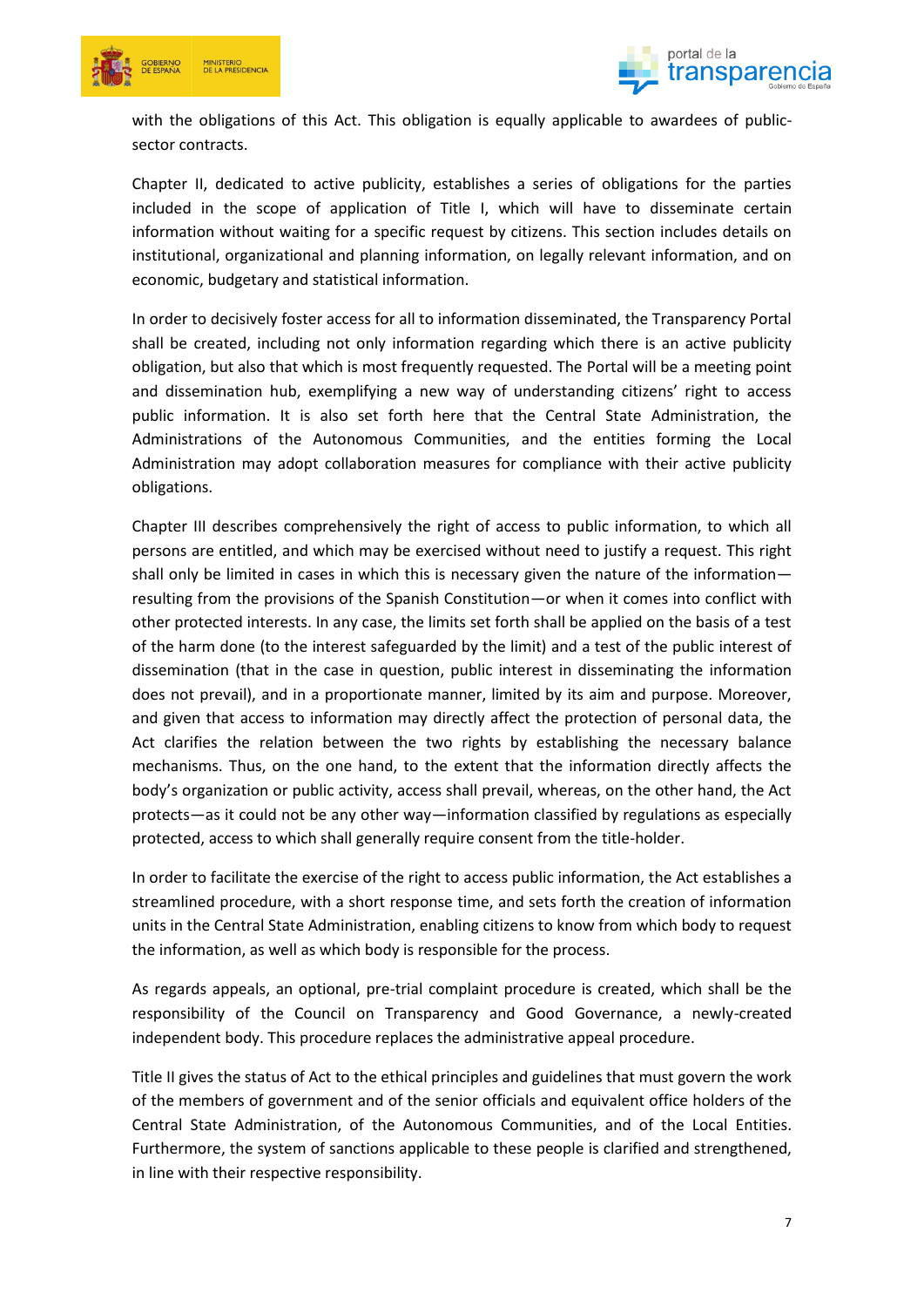



The aim of this system is for citizens to have public office holders who act in accordance with the principles of effectiveness, austerity, impartiality and, especially, responsibility. To meet this goal, the Act lays down a system of sanctions structured in three spheres: infringements regarding conflicts of interest, infringements in financial and budgetary management, and disciplinary infringements. Moreover, infringements deriving from non-compliance with Organic Law 2/2012, of 27 April, on Budget Stability and Financial Sustainability, are included. In the financial and budgetary sphere it is worth highlighting that sanctions shall be imposed upon those who make expenditure commitments, settle obligations or order payments without sufficient credit to do so or infringing the provisions of budgetary regulations, or do not justify the investments of funds referred to in the equivalent budgetary regulations. Thus, a fundamental control mechanism is introduced, which will prevent conduct that is irresponsible and unacceptable in a State governed by the rule of law.

Committing the specified infringements shall lead to the imposing of sanctions such as removal from the public offices held by the infringer, to not being paid any compensatory pensions, to the obligation to repay the unduly received amounts, and to the obligation to compensate the Treasury. It must be noted that these sanctions draw their inspiration from those set forth in Act 5/2006, of 10 April, on conflicts of interests involving members of the government and senior officials of the Central State Administration.

Moreover, it is set forth that the perpetrators of very serious infringements may not be appointed to hold certain public offices during a 5-to-10-year period.

Title III of the Act creates and regulates the Council on Transparency and Good Governance, an independent body with responsibilities for promoting the culture of transparency in the activity of the Public Administration, for monitoring compliance with active publicity obligations, as well as for guaranteeing the right of access to public information and the observance of the good governance provisions. A supervisory and monitoring body to guarantee the proper application of the Act is, thus, created.

The Council on Transparency and Good Governance is constituted as an independent body, with full legal capacity and capacity to contract, and has a simple structure which guarantees its specialization and operational capacity while at the same time avoiding the creation of large administrative structures. Its independence and autonomy in the exercise of its functions shall also be guaranteed by the parliamentary support which shall be necessary for appointing its Chair.

In order to respect the Autonomous Communities' powers to the utmost, it is set forth that the Council on Transparency and Good Governance shall only have powers in those Autonomous Communities with which it has signed an agreement to this effect; otherwise, the powers undertaken by the Council on the national level shall be, in the Autonomous Community level, the responsibility of the body designated for this purpose.

The Additional Provisions address diverse issues, such as the application of special regulations of the right of access, the revision and simplification of regulations—on the understanding that clarifying the applicable current regulations is also an exercise in good governance and another expression of transparency—and collaboration between the Council on Transparency and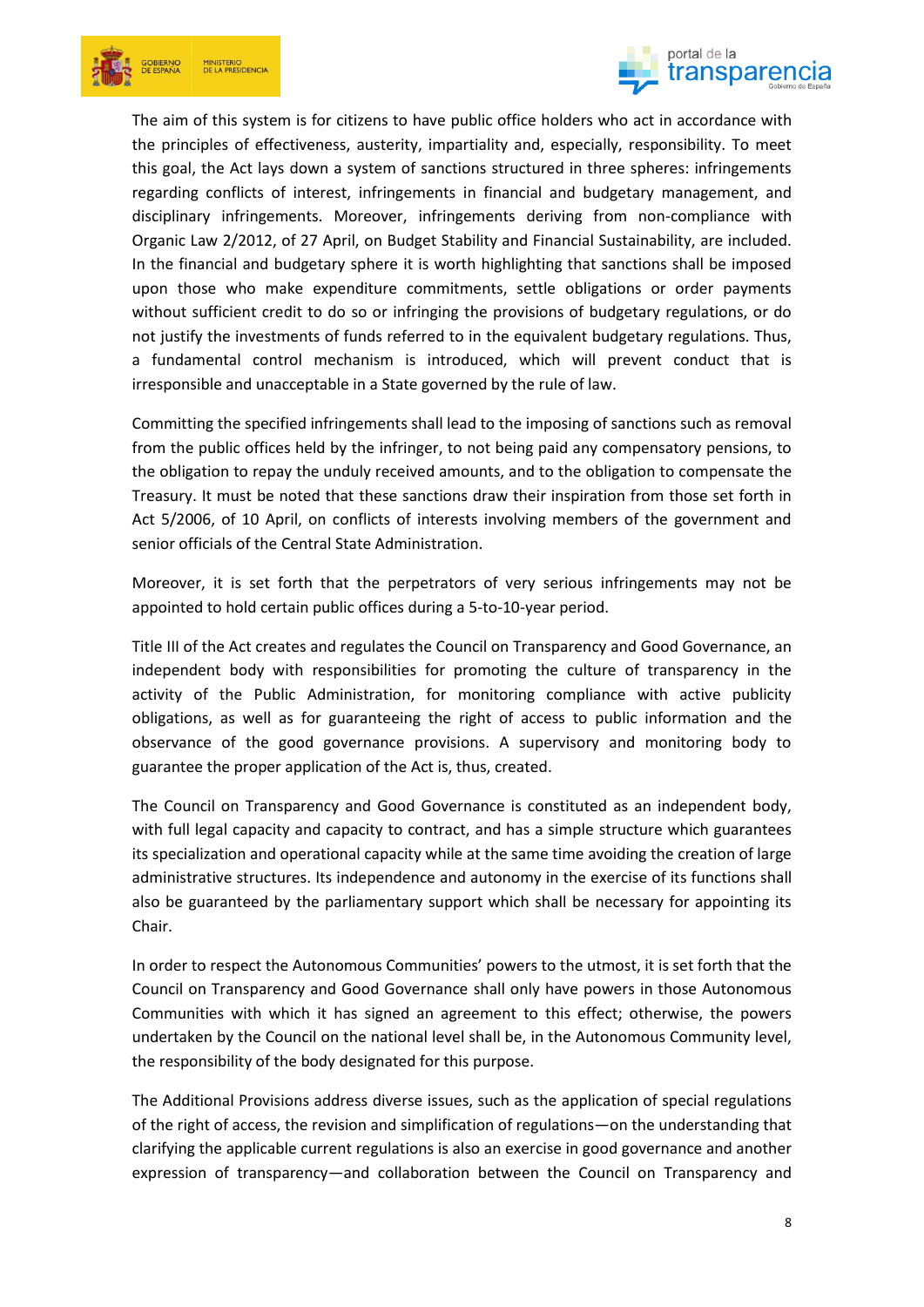



Good Governance and the Spanish Data Protection Agency in defining the criteria for applying the legal provisions governing the protection of personal data.

The Final Provisions, among other issues, amend the regulation of the right of access to administrative archives and records contained in Act 30/1992, of 26 November, extend the publicity of certain information contained in the Register of assets and property rights of the senior officials of the Central State Administration and the publicity obligation set forth in section 4 of Article 136 of Act 47/2003, of 26 November, on Budgeting.

Finally, the Act stipulates a gradual entry into force, on the basis of the particular circumstances entailed by the application of its different provisions.

PRELIMINARY TITLE

Article 1. *Purpose.*

The purpose of this Act is to extend and strengthen the transparency of public activity, to regulate and guarantee the right of access to information about said activity, and to establish the good governance obligations that must be complied with by public officials as well as the consequences resulting from non-compliance.

TITLE I

**Transparency of Public Activity**

CHAPTER I

**Subjective Scope of Application**

Article 2. *Subjective scope of application.*

1. The provisions of this Title shall be applicable to:

a) The Central State Administration, the Administrations of the Autonomous Communities and of the Cities of Ceuta and Melilla, and the entities making up the Local Administration.

b) The management entities and common services of the Social Security System as well as its connected mutual societies for work-related accidents and occupational diseases.

c) The self-governing bodies, State agencies, publicly-owned business entities and public-law entities which, either functionally independent or with special autonomy recognized by Law, have been granted external regulatory or supervisory functions over a certain sector or activity.

d) The public-law entities with their own legal personality, linked or reporting to any of the Public Administrations, including public Universities.

e) Public-law corporations, as regards their activities under Administrative Law.

f) The Household of His Majesty The King, the Congress of Deputies, the Senate, the Constitutional Court and the General Council of the Judiciary, as well as the Bank of Spain, the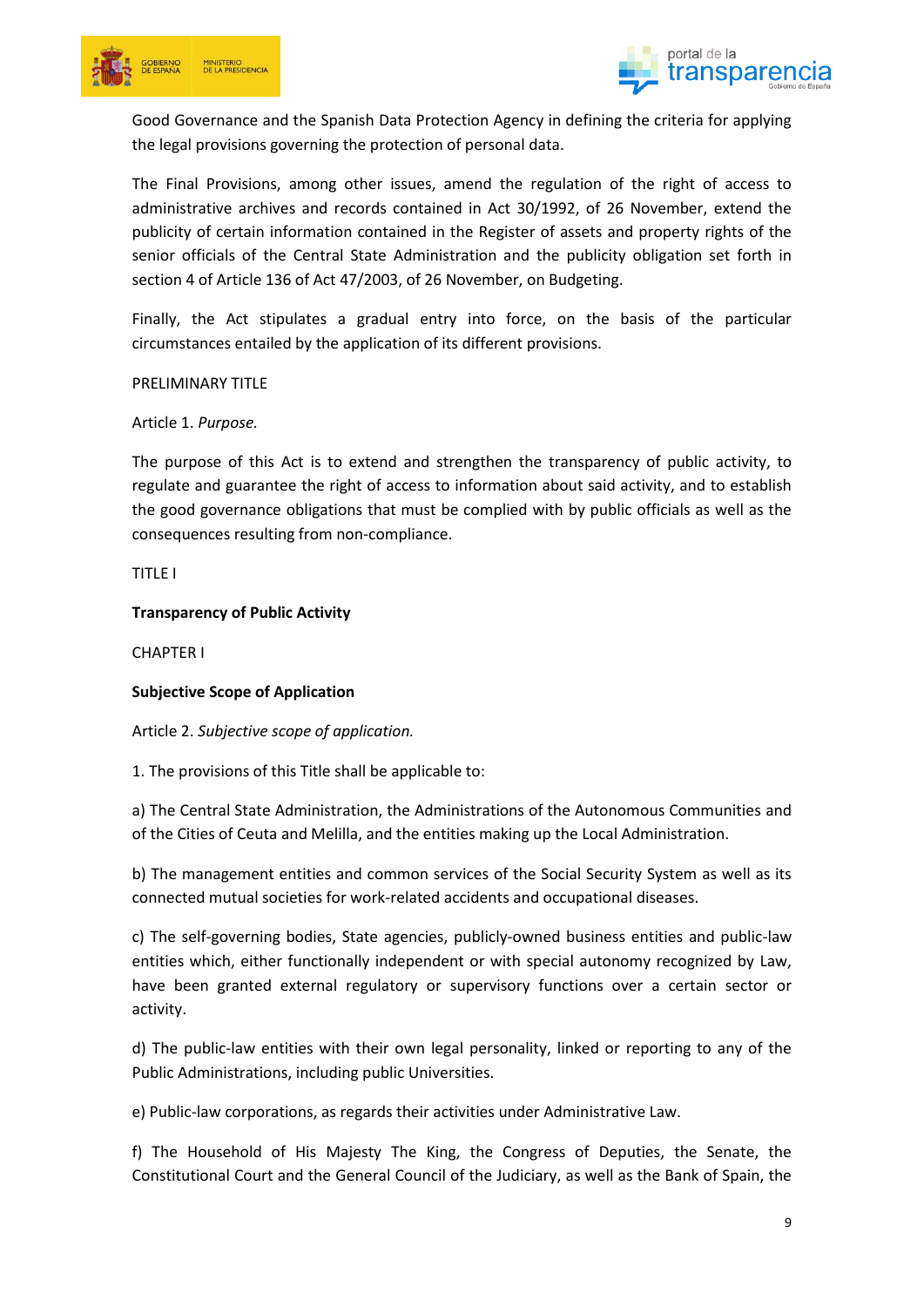



Council of State, the Ombudsman, the Court of Accounts, the Economic and Social Council, and the equivalent institutions in the Autonomous Communities, as regards their activities under Administrative Law.

g) Commercial companies in whose share capital the entities set forth in this Article hold a direct or indirect stake of more than fifty percent.

h) Public-sector foundations set forth in legislation on foundations.

i) Associations constituted by the Administrations, bodies and entities set forth in this Article. Also included are the cooperation bodies set forth in Article 5 of Act 30/1992, of 26 November, on the Legal System of the Public Administrations and Common Administrative Procedure, to the extent that, given their specific nature and absence of an administrative structure of their own, the provisions of this Title are applicable thereto. In these cases, compliance with the obligations deriving from the present Act shall be the responsibility of the Administration holding the position of Secretariat of the cooperation body.

2. For the purposes of the provisions of this Title, Public Administrations shall be understood as the bodies and entities included in items a) to d) of the previous section.

## Article 3. *Other obliged subjects.*

The provisions of Chapter II of this Title shall also be applicable to:

a) Political parties, trade unions and business associations.

b) Private entities that receive, during a period of one year, public grants or subsidies totalling more than €100,000, or when at least 40% of their annual revenue comes from public grants or subsidies, provided that the amount is at least €5,000.

#### Article 4. *Obligation to provide information.*

Individuals and legal persons other than those listed in the Articles above, performing public duties or exercising administrative powers, shall be required to provide to the Administration, body or entity among those set forth in Article 2.1 to which they report, upon request, any information necessary for compliance with the obligations set forth in this Title. This obligation is equally applicable to awardees of public-sector contracts, in the terms set forth in the respective contract.

CHAPTER II

#### **Active Publicity**

#### Article 5. *General principles.*

1. The subjects listed in Article 2.1 shall publish regular and updated information, knowledge of which is relevant in guaranteeing the transparency of their activity related to the functioning and monitoring of public activity.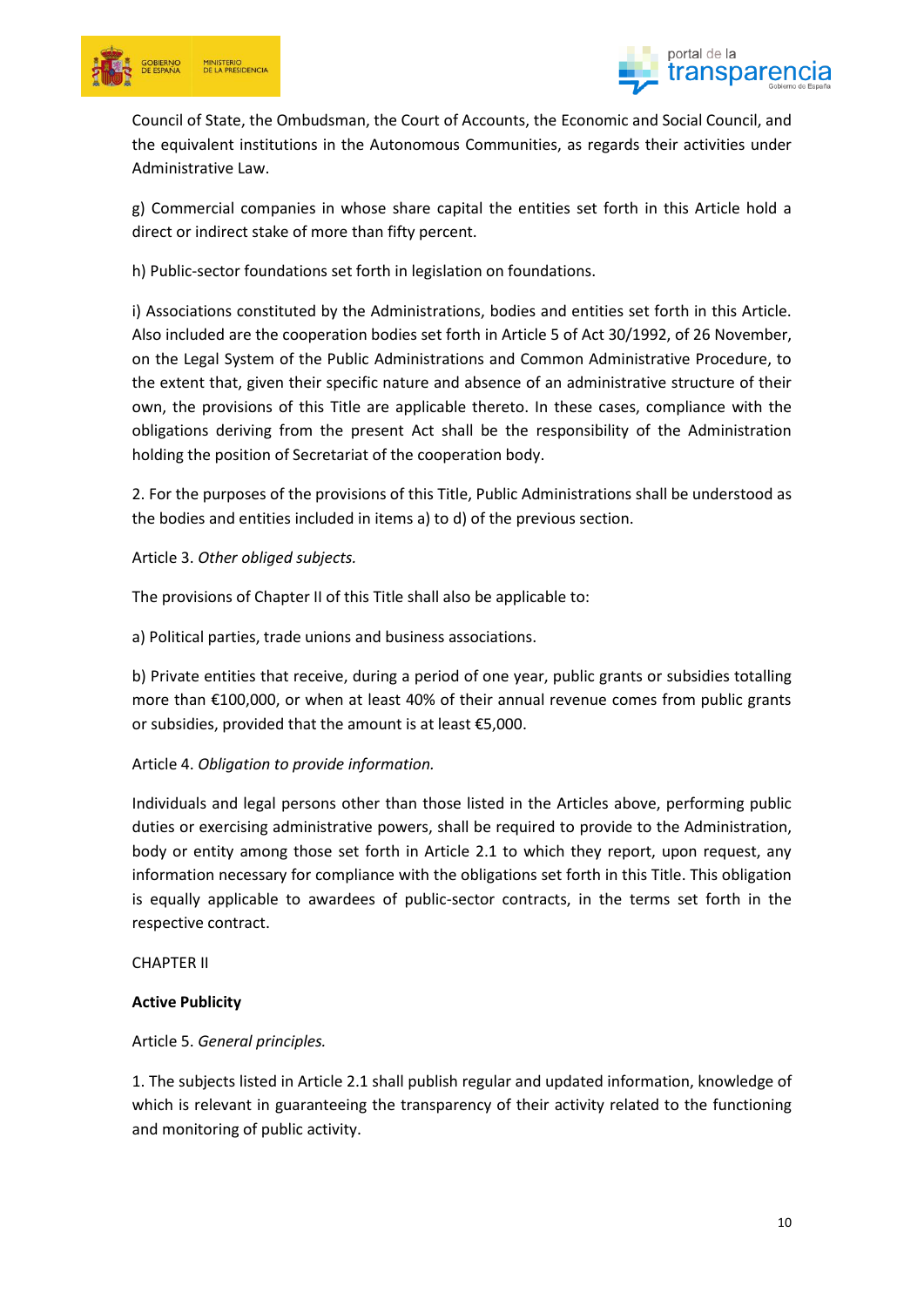



2. The transparency obligations contained in this Chapter are understood to be without prejudice to the application of the regulations of the corresponding Autonomous Community or of other specific provisions setting forth a broader publicity system.

3. Also applicable, when appropriate, shall be the limits to the right of access to public information set forth in Article 14 and, especially, those deriving from the protection of personal data, regulated in Article 15. In this regard, when the information contains data that is especially protected, publicity shall only take place after the removal of such data.

4. Information subject to transparency obligations shall be published in the corresponding electronic portals or websites, in a manner that is clear, structured and comprehensible for those concerned, and preferably in reusable formats. The appropriate mechanisms shall be established to enable the accessibility, interoperability, quality and reuse of the information published, as well as its identification and location.

In the case of non-profit-making entities with exclusively social or cultural interest purposes, with a budget of less than €50,000, compliance with the obligations deriving from this Act may be carried out by electronic means made available to them by the Public Administration that is the source of most of the public grants or subsidies received thereby.

5. All the information shall be comprehensible, easily accessible and free of charge, and it shall be available to persons with disabilities through appropriate means or formats, so that they are accessible and comprehensible, in accordance with the principle of universal accessibility and design for all.

## Article 6. *Institutional, organizational and planning information.*

1. The parties included in the scope of application of this Title shall publish information about the duties they perform, their applicable regulations, and their organizational structure. For this purpose, they shall include an updated organizational chart that identifies the heads of the different bodies, as well as their profile and career.

2. Public Administrations shall publish the annual and multi-annual plans and programmes in which they establish their specific goals, as well as the activities, resources and deadlines set forth for achieving them. Their degree of compliance and results must be subject to regular evaluation and publication together with the measurement and assessment indicators, in the manner determined by each competent Administration.

At the Central State Administration sphere, the general inspectorates for services are responsible for evaluating compliance with these plans and programmes.

## Article 7. *Information of legal relevance.*

Public Administrations, within their powers, shall publish:

a) Guidelines, instructions, agreements, circulars or replies to queries from individuals or other bodies, to the extent that they constitute an interpretation of Law or have legal effects.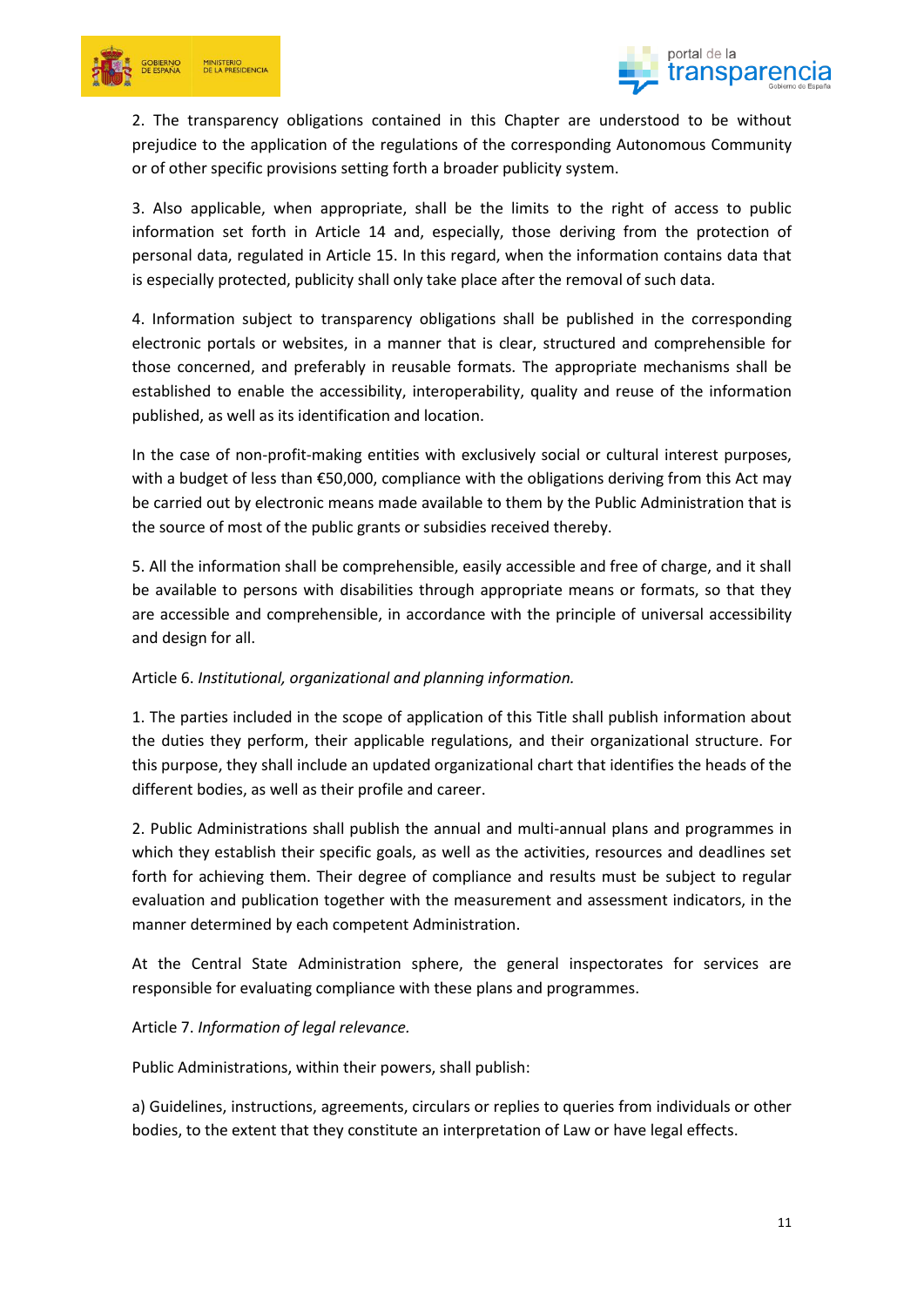



b) Draft Bills and draft Legislative Decrees that they are responsible for launching, when opinions are requested from the corresponding consultative bodies. In the event that no opinion is required, publication shall take place upon approval of the Bill or Decree.

c) Draft regulations that they are responsible for launching. When requesting opinions is required, publication shall take place once said opinions have been requested from the corresponding consultative bodies, without this necessarily involving initiating a public hearing procedure.

d) Reports forming part of the dossiers for drafting legislative texts, in particular the report on the analysis of legislative impact regulated by Royal Decree 1083/2009, of 3 July.

e) Documents which, pursuant to the current sector legislation, must be submitted to a period of public information during their processing.

Article 8. *Financial, budgetary and statistical information.*

1. The parties included in the scope of application of this Title must make public, at a minimum, information regarding the following administrative actions that have a financial or budget impact:

a) All contracts, indicating their subject matter; duration; the amount tendered and amount awarded; the tender procedure used; the instruments by means of which, if appropriate, the tenders were made public; the number of participants in the tender; and the identity of the awardee, as well as any modifications to the contract. Likewise, decisions on withdrawal and waiver of contracts shall also be made public. Information regarding minor contracts may be made public on a quarterly basis.

Moreover, statistics on the percentage of the total budget of contracts awarded through each one of the procedures stipulated in the laws on public sector contracts shall also be published.

b) The list of agreements signed, mentioning each agreement's signatory parties, purpose, term of duration, amendments made, those required to provide the goods or services, and if applicable, the economic obligations agreed upon. Likewise, the management delegation agreements signed shall also be made public, indicating their purpose, budget, duration, economic obligations, and subcontracting carried out, mentioning the awardees, procedure followed for awarding the contract, and the amount of the contract.

c) Public grants and assistance awarded, specifying their amount, objective, purpose, and beneficiaries.

d) Budgets, including a description of the main budget items and updated, understandable information on the state of implementation and compliance with budget stability and financial sustainability of the Public Administrations.

e) Compulsory annual accounts and the audit and monitoring reports by external supervisory bodies issued regarding the aforesaid.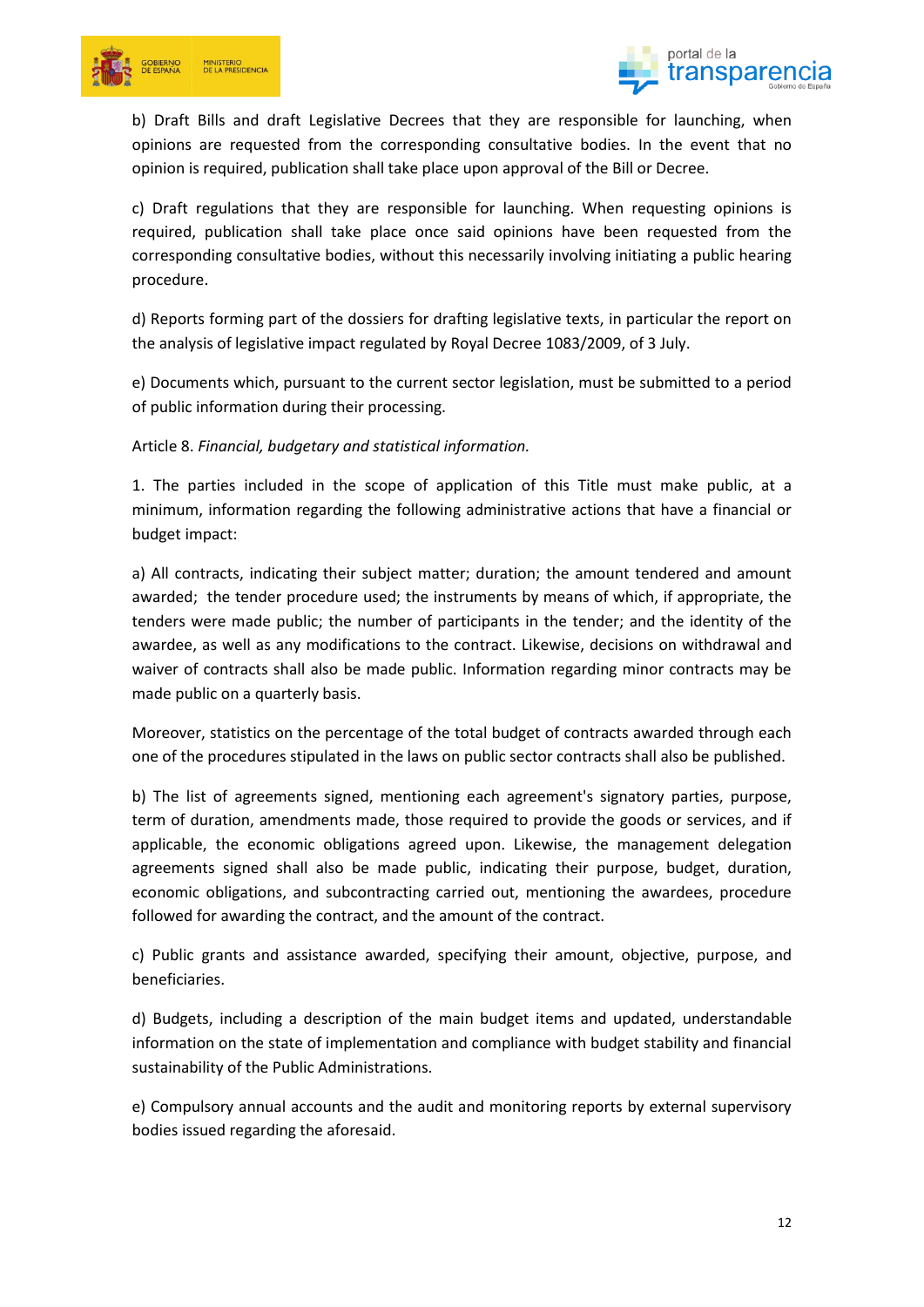



f) Annual remuneration of senior officials and heads of the entities included in the scope of application of this Title. Likewise, if a post is relinquished, the severance pay received shall be made public, when applicable.

g) Resolutions on authorization or recognition of compatibility affecting public employees, as well as those authorizing senior officials of the Central State Administration, or their equivalents according to Autonomous Community or local regulations, to exercise private activities after relinquishing their posts.

h) Annual statements of property and activities of local representatives, under the terms stipulated in Act 7/1985, of 2 April, Regulating the Bases of Local Government. When the regulations do not stipulate the terms under which these statements must be made public, the provisions of the regulations on conflicts of interest in the scope of the Central State Administration shall be applied. In all cases, information regarding the specific location of real estate shall be omitted, and the privacy and security of their title-holders shall be safeguarded.

i) The statistical information necessary to assess the level of compliance and quality of public services which are their responsibility, in the terms defined by each competent administration.

2. The parties mentioned in Article 3 must make public the information cited in Article 8.1 a) and b) when contracts or agreements entered into with a Public Administration are concerned. The information stipulated in Article 8.1c) regarding grants received must likewise be made public when the awarding body is a Public Administration.

3. Public Administrations shall make public the list of real estate properties to which they hold title or over which they hold any right *in rem*.

## Article 9. *Oversight.*

1. Compliance on the part of the Central State Administration of all obligations contained in this Chapter shall be subject to oversight by the Council on Transparency and Good Governance.

2. In exercising the authority specified in the previous paragraph, the Council on Transparency and Good Governance, pursuant to the procedure set forth in regulations, may issue decisions establishing the necessary measures in order to put an end to non-compliance and to initiate appropriate disciplinary actions.

3. Repeated non-compliance with the active publicity obligations regulated in this Chapter shall be considered serious infringements for the purposes of application of the disciplinary regime stipulated in the corresponding regulations to the perpetrators.

#### Article 10. *Transparency Portal.*

1. The Central State Administration shall create a Transparency Portal, under the aegis of the Ministry of the Presidency, which shall provide citizens with access to all of the information cited in the previous articles regarding its scope of action.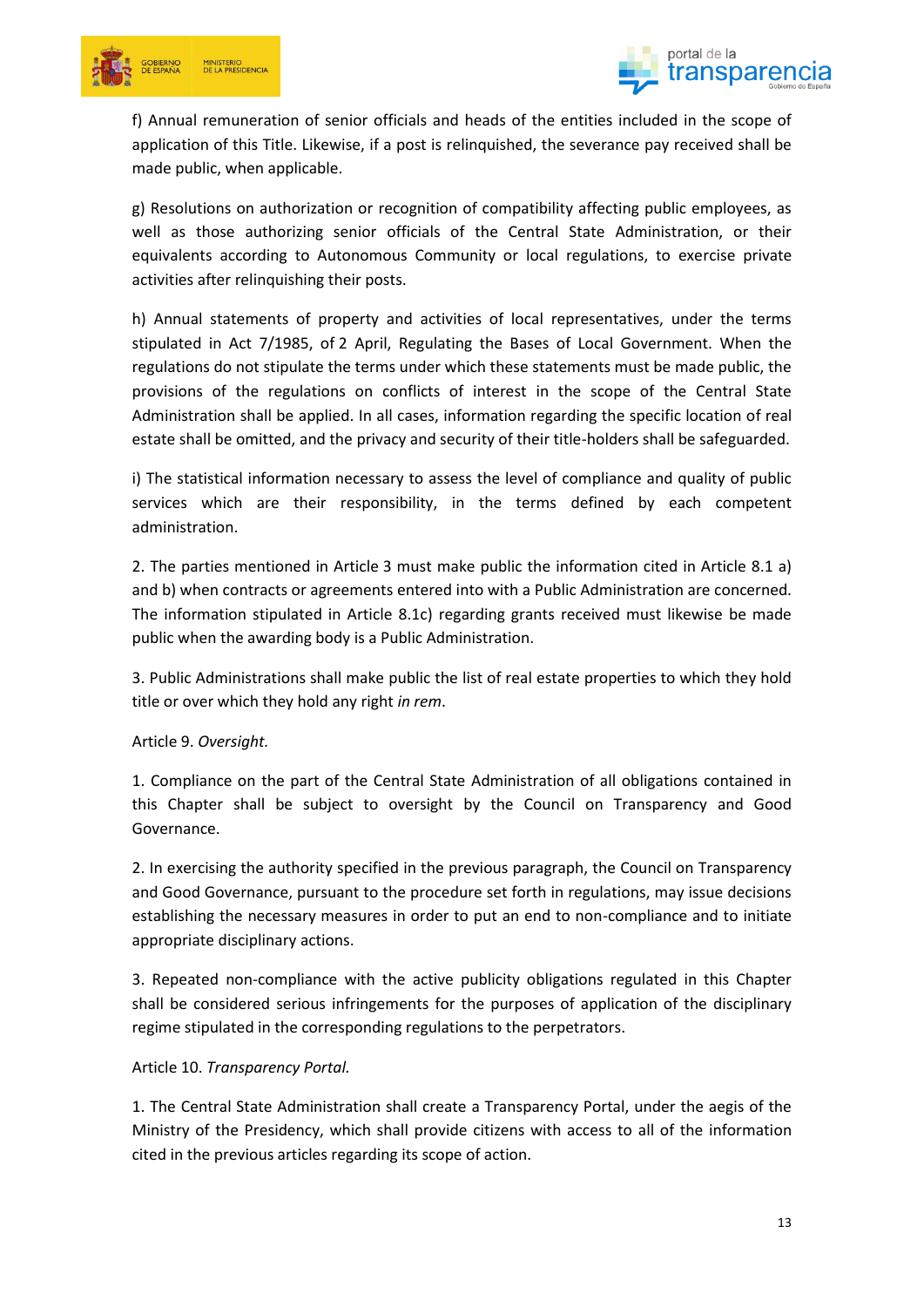



2. The Transparency Portal shall include, under the terms established in the regulations, access to that information regarding the Central State Administration which is requested most frequently.

3. The Central State Administration, Administrations of the Autonomous Communities and the Cities of Ceuta and Melilla, and the entities comprising the Local Administration may adopt other complementary and cooperative measures in order to comply with the transparency obligations included in this Chapter.

Article 11. *Technical principles.*

The Transparency Portal shall contain information made public in accordance with the technical stipulations established in the regulations, which must respect the following principles:

a) Accessibility: Structured information shall be provided regarding the site's documents and information resources in order to facilitate identifying and searching for information.

b) Interoperability: The information published on the site shall comply with the National Interoperability Format, approved by Royal Decree 4/2010, of 8 January, as well as the technical standards of interoperability.

c) Reuse: In accordance with Act 37/2007, of 16 November, on the reuse of public sector information and its implementing regulations, the use of publication formats that permit reuse shall be fostered.

CHAPTER III

## **Right of Access to Public Information**

*Section 1. General rules*

Article 12. *Right of access to public information.*

All persons have the right to access public information, under the terms set forth in Article 105.b) of the Spanish Constitution, as developed by this Act.

Moreover, the corresponding regulations of the Autonomous Communities shall be applicable, within their respective scopes of authority.

#### Article 13. *Public information.*

Public information is understood to comprise the contents or documents, in whatsoever format or medium, in possession of one of the parties included within the scope of application of this Title, and which have been created or acquired in the course of exercising their responsibilities.

Article 14. *Limits to right of access.*

1. Right of access may be limited when access to certain information may compromise: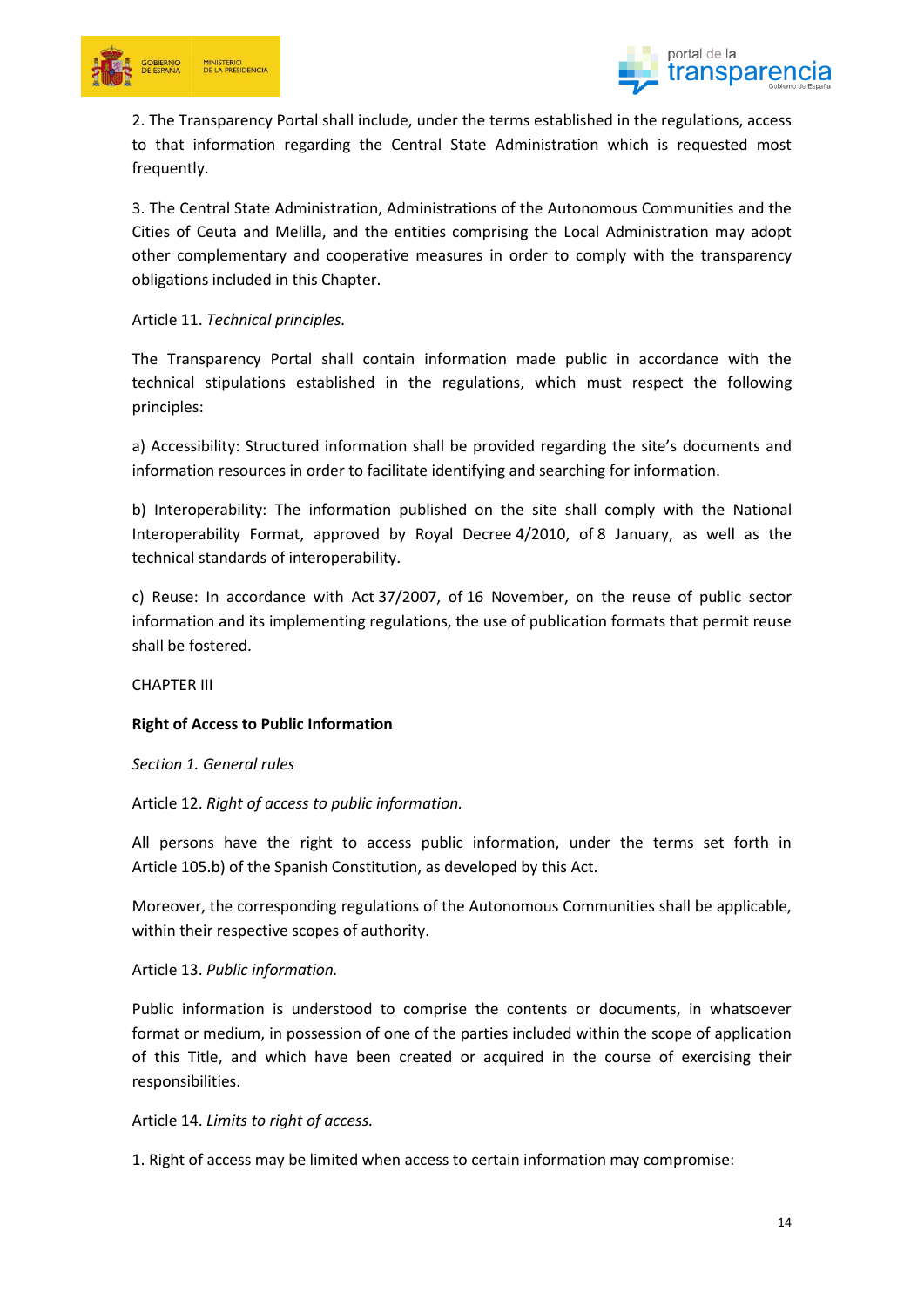



a) National security.

b) Defence.

c) Foreign relations.

d)Public safety.

e) The prevention or investigation of, or punishment for, illicit criminal, administrative or disciplinary acts.

f) The equality of the parties in court proceedings and effective judicial protection.

g) The administrative responsibilities of oversight, inspection and control.

h) Economic and commercial interests.

i) Economic and monetary policy.

j) Professional secrecy and intellectual and industrial property.

k) Safeguarding confidentiality or secrecy required in decision-making processes.

l) Environmental protection.

2. The application of limits shall be justified by and proportional to the level of protection required, and shall take into account the circumstances of each specific case, especially the confluence of a higher public or private interest justifying access.

3. The decisions which are taken pursuant to paragraph 2 in application of this Article shall be made public after removal of any personal information they might contain, notwithstanding the provisions of Article 20.3, once the interested parties have been notified.

Article 15. *Personal data protection.*

1. If the requested information contains data enjoying special protection under Article 7.2 of Organic Law 15/1999, of 13 December, on Personal Data Protection, access thereto may only be authorized with the express written consent of the affected party, unless said party had publicly disclosed the information prior to the request for access.

If the information includes data enjoying special protection under Article 7.3 of Organic Law 15/1999, of 13 December, or data regarding the commission of a criminal or administrative infringement which do not involve a public reprimand of the transgressor, access may only be authorized with the express consent of the affected party, or if said access is protected by a regulation having the status of Act.

2. In general terms, and unless in a specific case this is prevented by the fact that personal data protection or another constitutionally protected right prevails over the public interest of its disclosure, access shall be granted to information containing mere identification data regarding the organization, operations, or public activities of the body.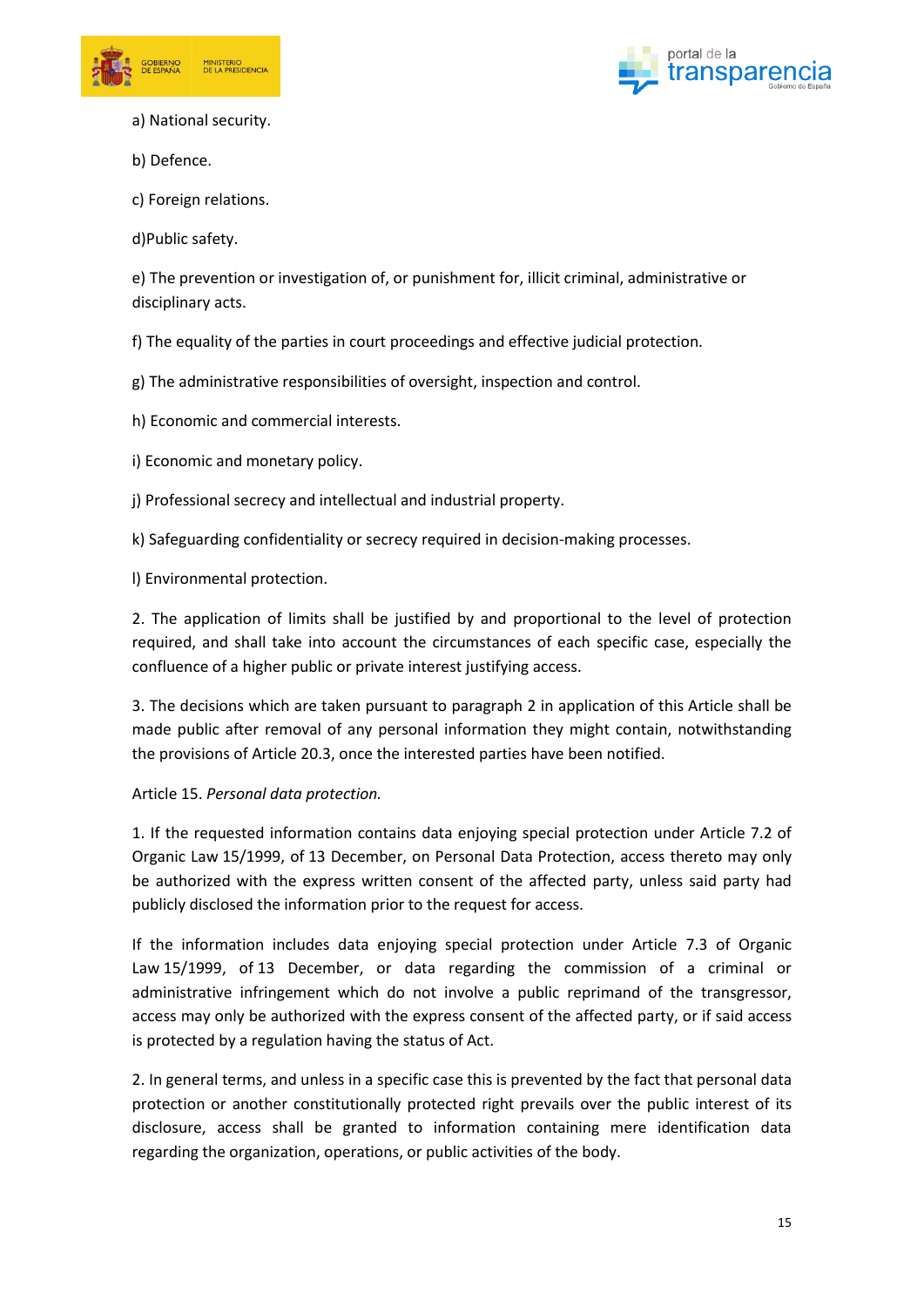



3. When the requested information does not contain data enjoying special protection, the body to which the request is made shall grant access after sufficiently considering the public interest of disclosing this information and the rights of the affected party whose data appears in the information requested, particularly their fundamental right to personal data protection.

In making such considerations, the body in question shall particularly take the following criteria into account:

a) The option least detrimental to the affected parties due to the expiration of the statutes of limitation established in Article 57 of Act 16/1985, of 25 June, on Spain's Historical Heritage.

b) The justification on the part of the applicants of their request in the exercise of a right, or the fact that they are researchers with historic, scientific, or statistical motives for seeking said access.

c) The option least detrimental to the rights of the affected parties if the documents contain only data that merely identifies the aforesaid.

d) The option providing the greatest guarantee to the rights of the affected parties if the data contained in the document could affect their privacy, safety or security, or if said data refers to minors.

4. The provisions of the previous paragraphs shall not be applicable if access is granted after removing personal data in such a manner as to prevent the identification of the persons concerned.

5. Regulations on personal data protection shall be applied to the subsequent processing of data obtained through exercising the right of access.

Article 16. *Partial access.*

In those cases where application of any of the limits set forth in Article 14 does not affect the totality of the information, partial access shall be granted after removing the information affected by said limit, unless this would result in providing distorted or senseless information. In this case, the applicant must be told that part of the information has been omitted.

*Section 2. Exercising the Right of Access to Public Information*

Article 17. *Request for access to information.*

1. The procedure for exercising the right of access shall begin with the presentation of the corresponding request, which must be sent to the head of the administrative body or entity which possesses the information. In the case of information in the possession of physical or legal persons who are providing public services or exercising administrative authority, the request shall be sent to the Administration, body, or entity established in article 2.1 to which they report.

2. The request may be presented by any means whereby it is possible to establish:

a) The identity of the applicant.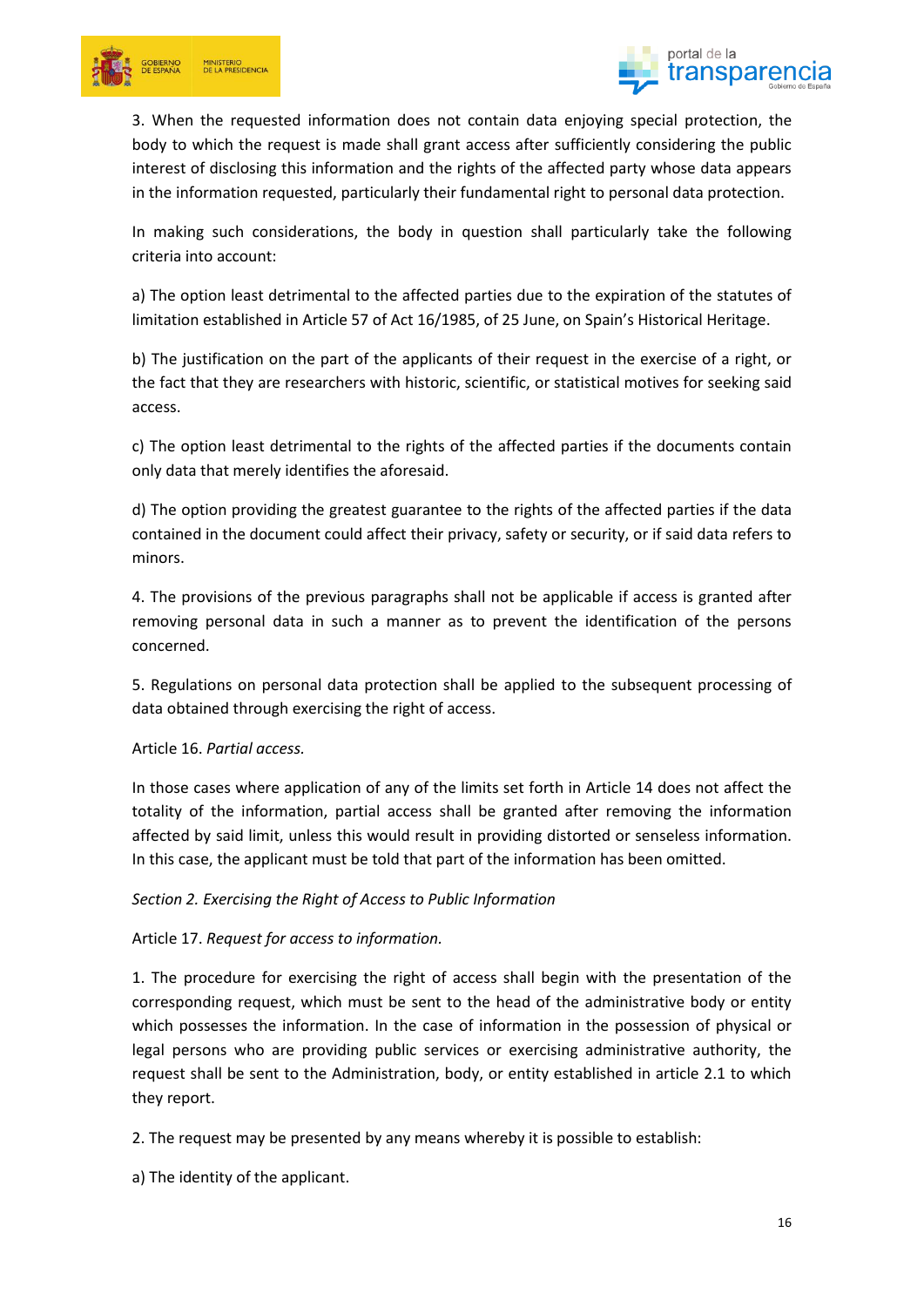



b) The information being requested.

c) A contact address, preferably email, for communication with the applicant.

d) If applicable, the preferred form of access to the requested information.

3. Applicants are not required to provide grounds for the request to access information. Nevertheless, they may explain their motives for requesting the information, which may be taken into account when the decision is made. However, the absence of grounds may not be the sole reason for rejecting a request.

4. Applicants for information may send their requests to the Public Administrations in any of the languages that are co-official in the territory where the Administration in question is located.

Article 18. *Causes of inadmissibility.*

1. Requests for information shall be denied, providing a substantiated decision, if they:

a) Refer to information that is being drafted, or for general publication.

b) Refer to auxiliary or supporting information, such as the content of notes, drafts, opinion papers, summaries, internal communications and reports, or exchanged between administrative bodies or entities.

c) Refer to information which would require a previous action of redrafting in order to be disclosed.

d) Were sent to a body which does not possess the information, when the competent body is not known.

e) Are manifestly reiterated or have an abusive nature which is not justified for the present Act's purpose of transparency.

2. If a request is denied due to the cause set forth in 1.d) above, the body that decided on said denial shall indicate in the decision the body that, in its opinion, has the authority to process the request.

#### Article 19. *Procedure.*

1. If the request refers to information not in the possession of the body to which it is addressed, said body shall send it on to the competent body, if known, and shall inform the applicant of this situation.

2. When the request does not sufficiently identify the information sought, the applicant shall be asked to specify this within ten days, stating that, if this is not done, the request shall be considered withdrawn, and the period for providing a decision shall be suspended.

3. If the information requested could affect the rights or interests of third parties, duly identified, a period of 15 days shall be granted for them to present the arguments they deem appropriate. The applicant shall be informed of this, as well as of the suspension of the period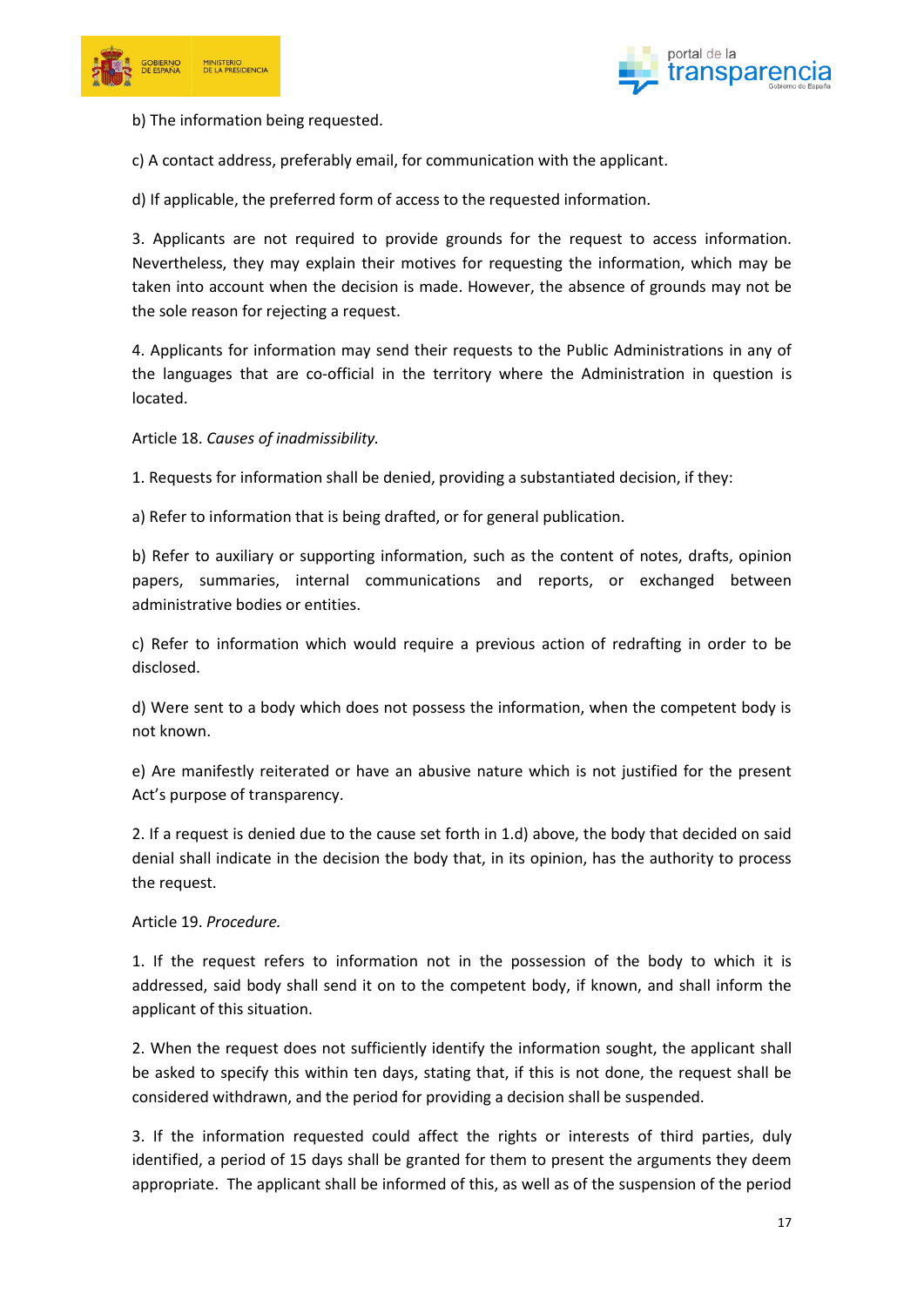



for providing a decision until the arguments have been received, or the deadline for their presentation has passed.

4. When the information being requested, even if it is in the possession of the body addressed, has been drafted or generated mainly or in its entirety by a third party, the request shall be sent to said third party for a decision on access.

Article 20. *Decisions.*

1. Decisions in which access is granted or denied must be sent to the applicant and to those affected third parties that have so requested within a maximum of one month after receipt of the request by the body responsible for taking a decision.

This period may be extended by another month if the volume or complexity of the information requested so necessitates, and after notifying the applicant.

2. Decisions denying access shall provide justifying motives, as shall those granting partial access or access in a manner different from that requested, as well as those decisions permitting access when a third party has opposed, in which case, the interested party shall be expressly informed that access may only take place after the period specified in Article 22.2.

3. When the mere indication of the existence or non-existence of certain information would lead to violating any of the limits to access, this circumstance shall be indicated when denying the request.

4. After the deadline for a decision has passed, without a specific decision being made and notified, the request shall thereafter be considered to have been denied.

5. Decisions regarding access to public information may be appealed directly to an Administrative Court, notwithstanding the possibility of lodging the optional appeal stipulated in Article 24.

6. Repeated non-compliance with the obligation to take decisions within a certain number of days shall be considered a serious infraction insofar as application of the disciplinary system set forth in the corresponding regulations to those responsible is concerned.

Article 21. *Information units.*

1. The Public Administrations included within the scope of application of this Title shall establish systems to integrate the management of information requests from the public into their international organization.

2. At the level of the Central State Administration, there shall be special units with the following responsibilities:

a) Collecting and disseminating the information cited in Chapter II of Title I of this Act.

b) Receiving and processing requests for access to information.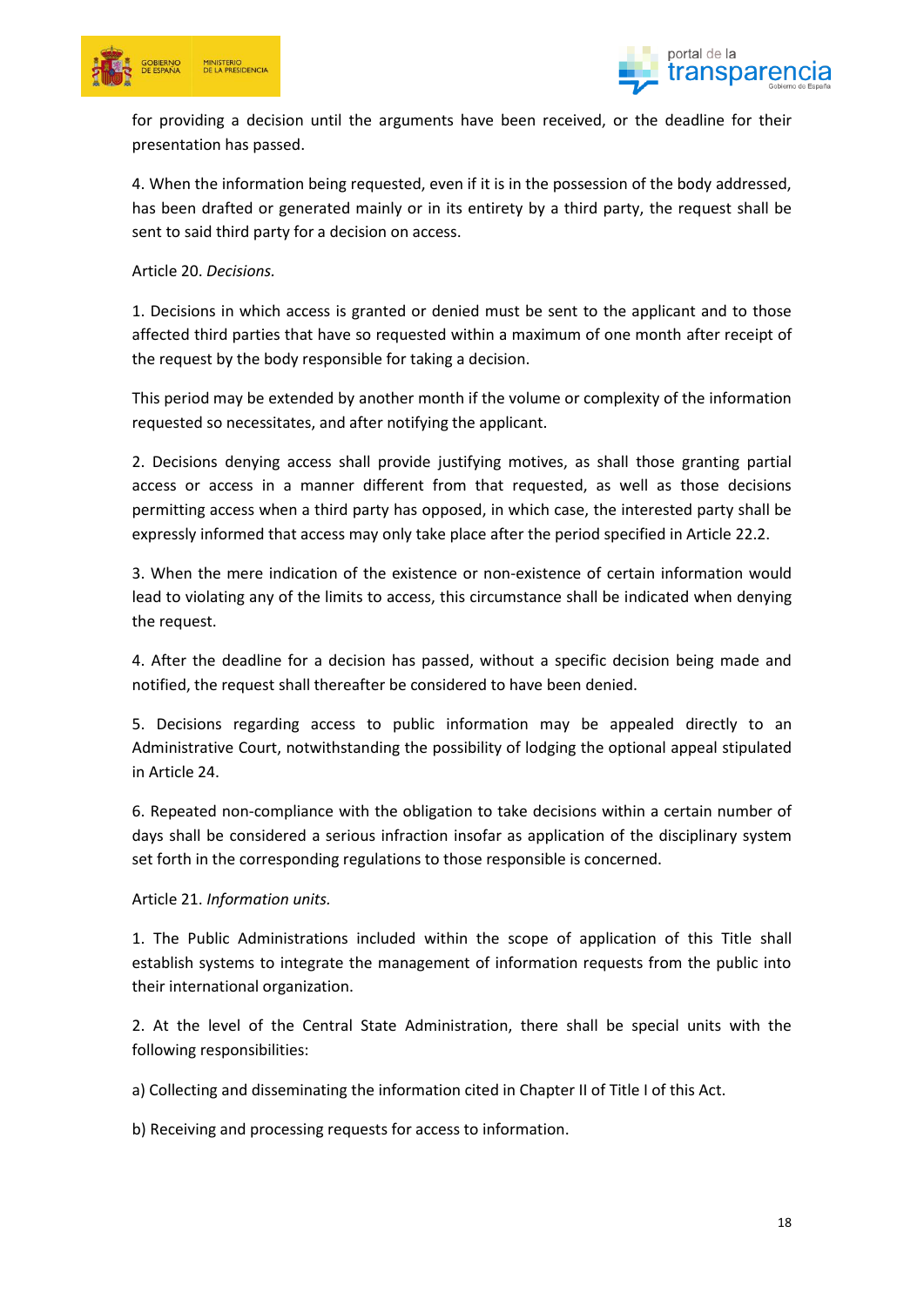



c) Carrying out the internal procedures necessary to provide access to the requested information.

d) Monitoring and controlling the correct processing of requests for access to information.

e) Keeping a register of requests for access to information.

f) Ensuring the availability on the appropriate website of the information to which access is requested most frequently.

g) Maintaining an updated content map identifying the different kinds of information held by the body.

h) Any others necessary for ensuring the correct implementation of the provisions of this Act.

3. The rest of the entities included within the scope of application of this Title shall clearly identify the competent body responsible for addressing requests for access.

## Article 22. *Formalization of access.*

1. Access to information shall preferably be given by electronic means, unless this is not possible or the applicant has expressly indicated other means. When access cannot be given at the time of notification, it should be provided, in all cases, within a maximum of ten days.

2. In the case of opposition from a third party, access shall only be given when, after this access has been granted, the period for lodging an appeal to an Administrative Court has expired without such an appeal having been formalized, or if the appeal has been resolved by confirming the right to receive the information.

3. If the information has already been published, the decision may be limited to informing the applicant of how said information may be accessed.

4. Access to this information shall be free of charge. However, the dispatch of copies or transfer of data to a format different from the original may lead to a payment requirement under the terms set forth in Act 8/1989, of 13 April, on Public Fees and Prices, or, when applicable according to the regulations of the Autonomous Community or Local Entity which may be applicable.

*Section 3. Legal Challenges*

Article 23. *Appeals.*

1. The appeal procedure set forth in the following Article shall be considered to replace administrative appeal procedures pursuant to Article 107.2 of Act 30/1992, of 26 November, on the Legal System of the Public Administrations and Common Administrative Procedure.

2. Notwithstanding the provisions of the previous paragraph, the decisions handed down by the bodies set forth in Article 2.1.f) may only be appealed before an Administrative Court.

Article 24. *Appeals to the Council on Transparency and Good Governance.*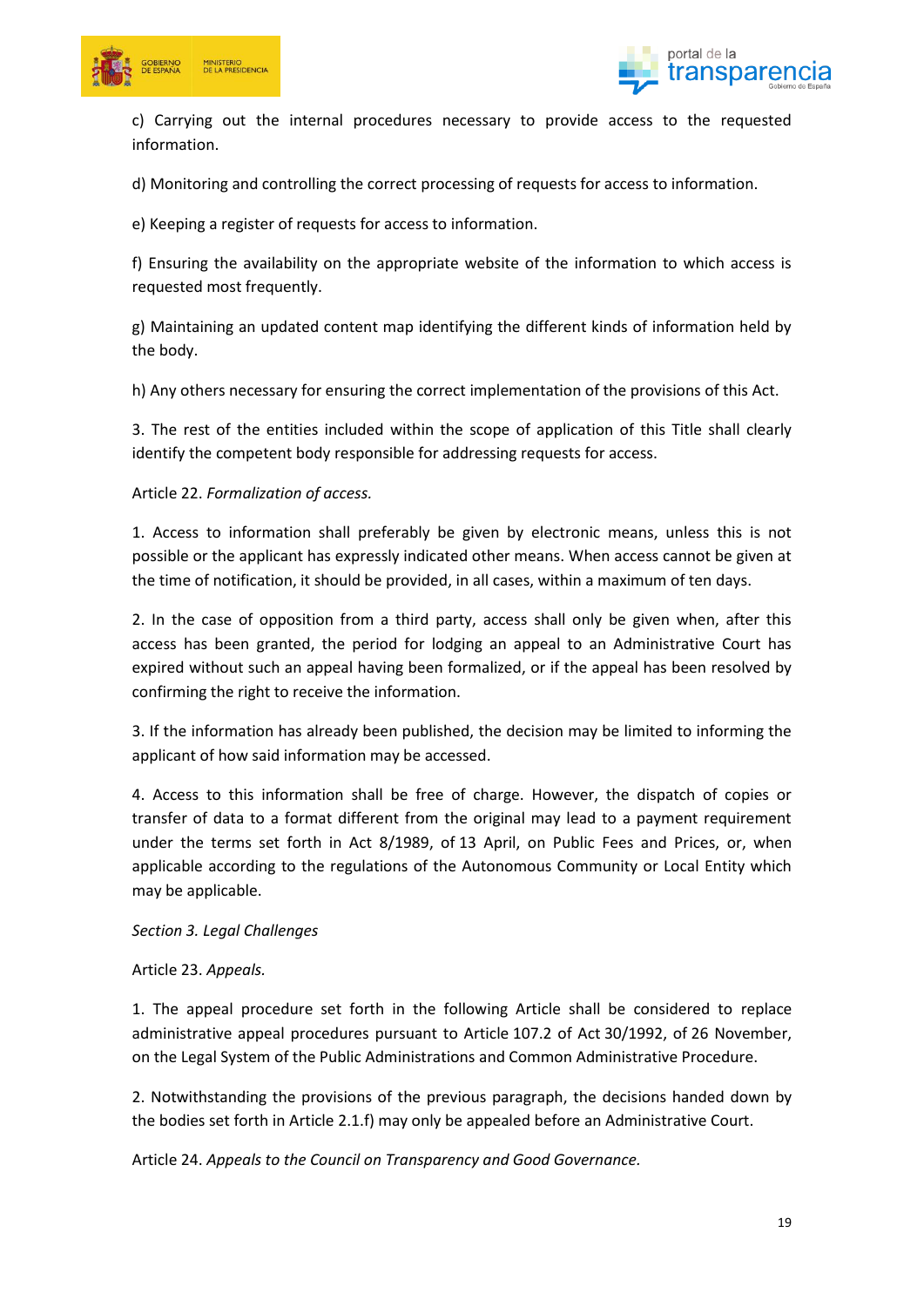



1. An optional appeal made be lodged with the Council on Transparency and Good Governance regarding any express or presumed decision regarding access, prior to its being challenged in an Administrative Court.

2. The appeal shall be lodged within one month after the day following that of notification of the decision to be appealed, or the day following that on which the effects of failure to respond begin.

3. The appeals procedure shall follow the provisions on appeals in Act 30/1992, of 26 November, on the Legal System of the Public Administrations and Common Administrative Procedure.

Before a decision is made on the appeal, when denial to access information is based on the protection of the rights or interests of third parties, a hearing shall be offered to those persons who could be affected in order for them to present arguments favouring their case.

4. The maximum period to hand down a decision and provide notification thereof shall be three months, after which the appeal shall be considered dismissed.

5. The decisions of the Council on Transparency and Good Governance shall be made public, omitting any personal data they may contain, by electronic means and under the terms established in the regulations, once the interested parties have been notified.

The Chair of the Council on Transparency and Good Governance shall inform the National Ombudsman of the decisions made in application of this Article.

6. The Council on Transparency and Good Governance is responsible for addressing these appeals, except for those cases in which a given Autonomous Community attributes said responsibility to a specific body, in accordance with Additional Provision 4 of this Act.

TITLE II

## **Good Governance**

Article 25. *Scope of application.*

1. Within the scope of the Central State Administration, the provisions of this Title shall be applied to members of the Government, to Secretaries of State and other senior officials of the Central State Administration and public- or private-law entities of the central public sector, either linked to or reporting to the Central State Administration.

To this end, senior officials shall be considered those who hold this status in application of the regulations on conflicts of interest.

2. This Title shall be applied to senior officials or equivalent office-holders who, pursuant to the applicable regulations of the Autonomous Community or Local Entity, are considered as such, including the members of Governing Councils of Local Entities.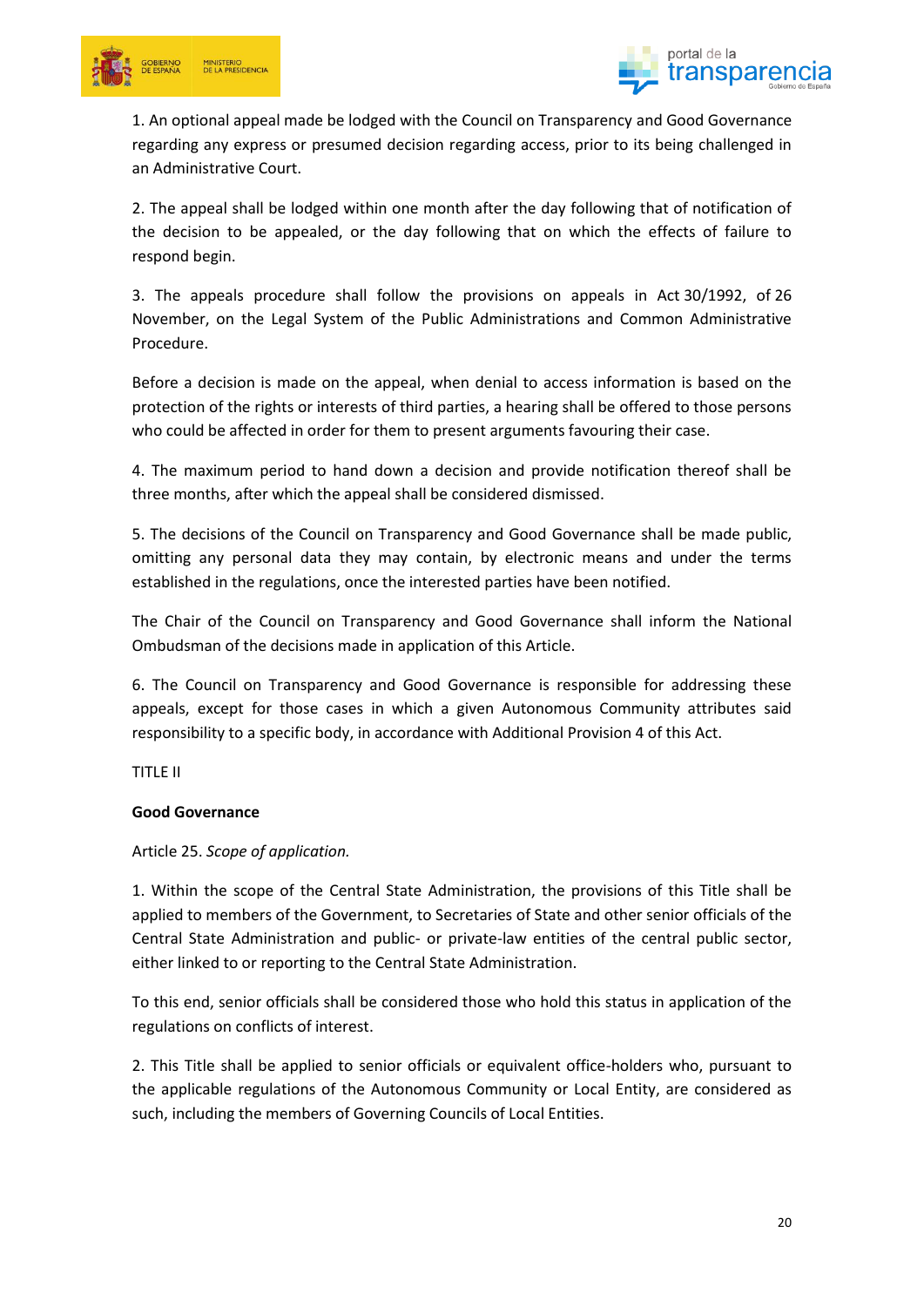



3. Application of the provisions contained in this Title to those parties mentioned in the previous paragraphs shall not, in any case whatsoever, affect their possible status as an elected office-holder.

Article 26. *Principles of good governance.*

1. In carrying out their responsibilities, the persons comprised within the scope of application of this Title shall respect the provisions of the Spanish Constitution and the rest of Spain's laws, and promote respect for fundamental rights and public freedoms.

2. Moreover, they shall act in accordance with the following

a) General principles:

1. They shall act with transparency in the management of public affairs, in accordance with the principles of effectiveness, economy and efficiency, and with the aim of serving the general interest.

2. They shall fulfil their responsibilities with dedication to public service, abstaining from any conduct contrary to these principles.

3. They shall respect the principle of impartiality, so as to follow independent criteria removed from any personal interest.

4. They shall safeguard equal, completely non-discriminatory treatment in fulfilling their responsibilities.

5. They shall exercise due diligence in fulfilling their obligations and promote quality in the provision of public services.

6. They shall behave in a manner befitting their office and treat the public with the utmost courtesy.

7. They shall take responsibility for their own decisions and actions, and those of the bodies they manage, notwithstanding any other responsibilities which might be legally required of them.

b) Principles of action:

1. They shall carry out their duties with full dedication and respect for the regulations on incompatibility and conflicts of interest.

2. They shall maintain due discretion regarding events or information known to them due to or in the course of fulfilling their responsibilities.

3. They shall make known to the competent bodies any irregular action of which they may become aware.

4. They shall exercise the authority attributed to them by the laws in force exclusively to the ends for which this authority was granted, and avoid any action that could put at risk the public interest or the property of the Public Administrations.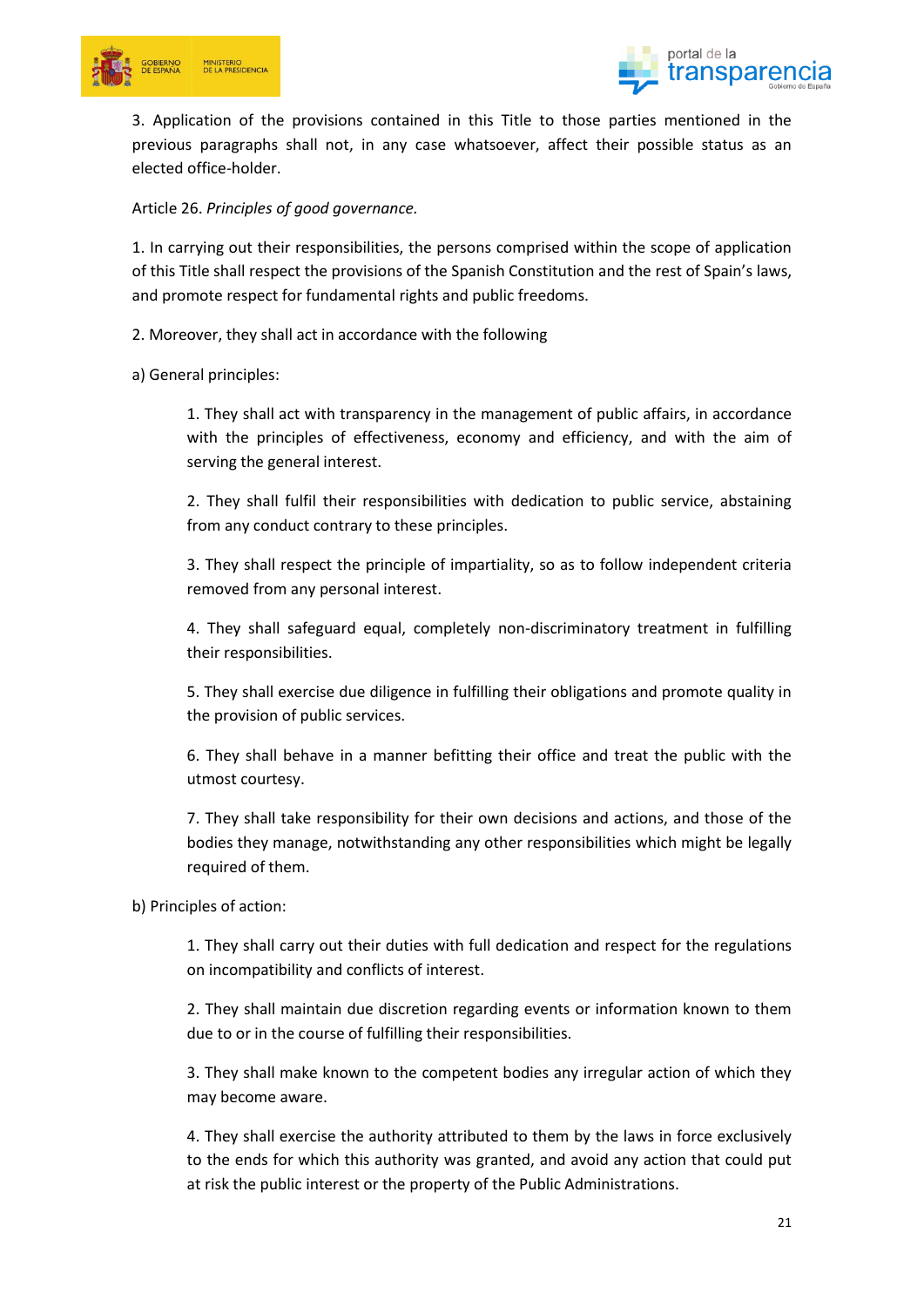



5. They shall not become involved in situations, activities or interests incompatible with their responsibilities, and shall refrain from intervening in affairs involving issues that could affect their objectivity.

6. They shall not accept gifts beyond those of normal social courtesy, nor favours or services under advantageous terms which could condition the fulfilment of their duties. In the case of gifts with greater institutional relevance, these shall become property of the corresponding Public Administration.

7. They shall carry out their duties with transparency.

8. They shall appropriately manage, protect and preserve public resources, which may not be used for activities that are not permitted by the applicable laws.

9. They shall not use their position in the Administration to obtain personal advantages or material gain.

3. The principles established in this Article shall form a basis for the interpretation and application of the sanctions system regulated in this Title.

Article 27. *Conflicts of interest: infractions and sanctions.*

Any violation of the rules on conflicts of interest or the statements to be made by the individuals falling within the scope of this Title shall be sanctioned pursuant to the legislation on conflicts of interest in the Central State Administration and, where the case may be, the legislation applicable to the other Administrations.

Article 28. *Infractions in financial and budgetary management.*

It constitutes a very serious infraction to be found guilty of:

a) Causing the unexplained absence of an amount of a public fund under one's management when the acts cannot be subsumed under any of the infractions described in the points below.

b) Failing to adhere to the legal provisions governing Treasury settlements, collections or deposits in the management of Treasury resources and other rights.

c) Committing to an expense, recognizing an obligation, or ordering a payment without sufficient credit or in breach of the terms of Act 47/2003 of 26 November, on Budgeting, the annual Budget Act, or other applicable budgetary legislation.

d) Failing to conduct a prior audit—where mandatory—of expenses, obligations or payments, or failing to conduct the procedure for settling discrepancies when the verdict from said audit includes a qualification with suspensive effect, pursuant to budgetary legislation.

e) Failing to justify the investment of any of funds covered by Articles 78 and 79 of Act 47/2003 of 26 November, on Budgeting, or, as the case may be, equivalent budgetary legislation in the case of Administrations other than the Central State Administration.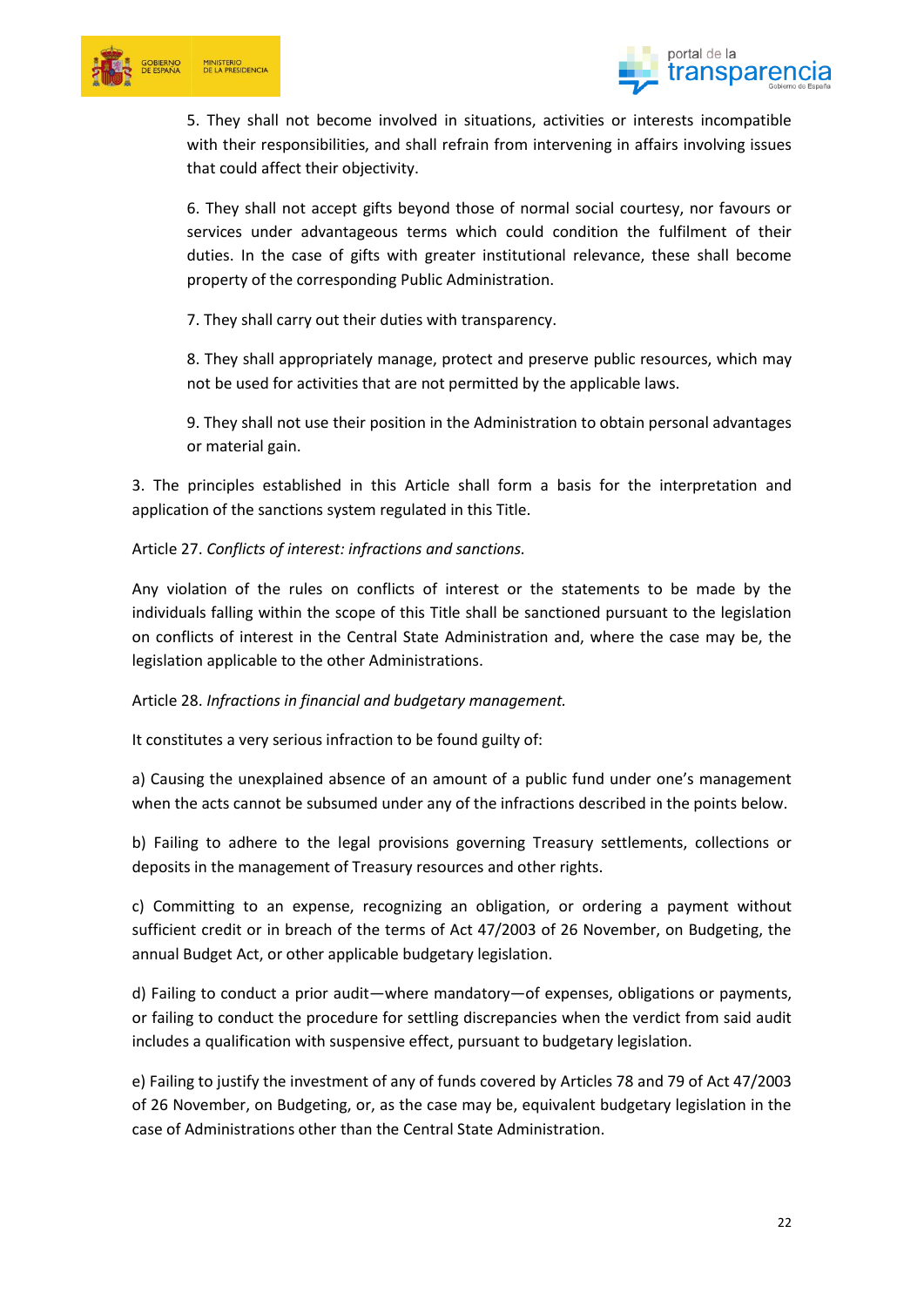



f) Violating the obligation to use all above-budget income to reduce public debt as stipulated by Article 12.5 of Organic Law 2/2012, of 27 April, on Budget Stability and Financial Sustainability, or failing to observe the obligation to use any budget surplus to reduce net indebtedness in the terms set forth in Article 32 of said Organic Law.

g) Performing a credit transaction or issuing debt without the necessary authorization, failing to adhere to the terms of any such authorization given, or exceeding the limits set forth in Organic Law 2/2012, of 27 April; Organic Law 8/1980, of 22 September, on the Financing of the Autonomous Communities; or the Consolidated Text of the Act Regulating Local Tax Authorities passed via Royal Legislative Decree 2/2004, of 5 March.

h) Failing to adopt the measures necessary to mitigate default risk promptly when warning has been given as provided for in Article 19 of Organic Law 2/2012, of 27 April.

i) Entering into a collaboration agreement or awarding a grant to a Public Administration without first obtaining a report approving the measure from the Ministry of the Treasury and Public Administrations, as required by Article 20.3 of Organic Law 2/2012, of 27 April.

j) Failing to present the financial plan or rebalancing plan required by Article 23 of Organic Law 2/2012, of 27 April, or failing to implement said plans in a timely manner.

k) Violating the duty to publish or supply information provided for in budgetary or—when a formal request has been issued—financial legislation.

l) Failing to justify budget variance or, when requested to do so, failing to introduce new measures into the financial plan or rebalancing plan pursuant to Article 24.3 of Organic Law 2/2012, of 27 April.

m) Failing to adopt the measures set forth in the financial plan or rebalancing plan, as appropriate, pursuant to Articles 21 and 22 of Organic Law 2/2012, of 27 April.

n) Failing to resolve to render funds unavailable or failing to create a deposit when requested to do so pursuant to Article 25 of Organic Law 2/2012, of 27 April.

ñ) Failing to resolve to render funds unavailable, to create a deposit when requested to do so, or to implement the measures proposed by the Expert Committee when formally requested to do so by the Government, as provided in Article 26.1 of Organic Law 2/2012, of 27 April.

o) Disobeying Government instructions to execute the measures provided for in Article 26.1 of Organic Law 2/2012, of 27 April.

p) Violating the duty of accountability set forth in Article 137 of Act 47/2003, of 26 November, on Budgeting, or other applicable budgetary legislation.

Article 29. *Disciplinary infractions.*

1. The following constitute very serious infractions: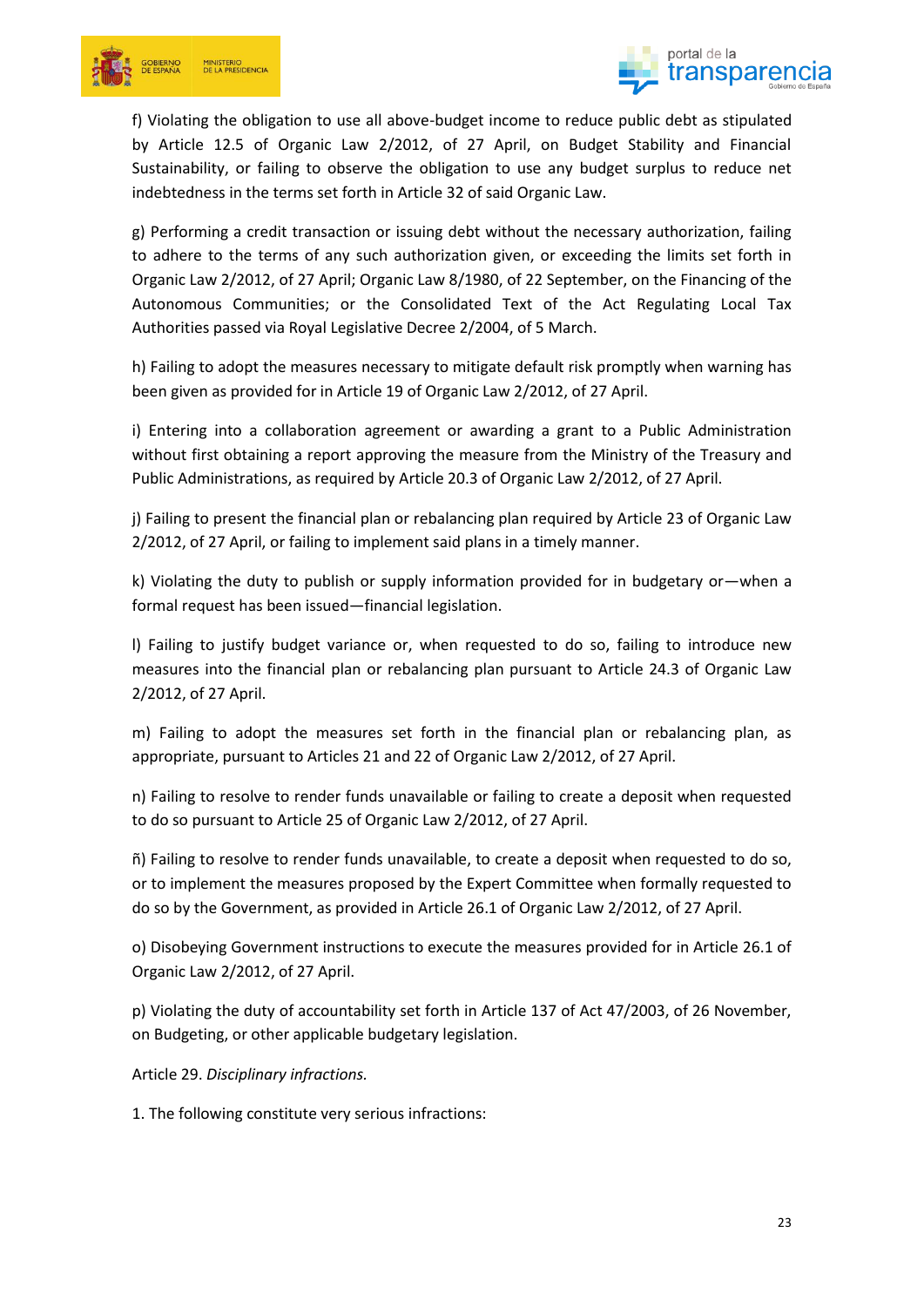



a) Failing to observe the duty of respect for the Constitution and the respective Statutes of Autonomy of the Autonomous Communities and the Autonomous Cities of Ceuta and Melilla in the discharge of one's duties.

b) Perpetrating any act that constitutes discrimination on the grounds of racial or ethnic origin, religion or beliefs, disability, age or sexual orientation, language, opinion, place of birth or residence, gender or any other personal or social condition or circumstance; harassment on the grounds of racial or ethnic origin, religion or beliefs, disability, age or sexual orientation; or bullying, sexual harassment or gender-based harassment.

c) Adopting patently illegal decisions that cause serious harm to the Administration or citizens.

d) Publishing or making improper use of the documentation or information accessed by virtue of one's position or duties.

e) Negligence in the custody of information that has been legally declared or classified as an official secret, resulting in the publication, dissemination or undue knowledge of such information.

f) Blatantly failing to discharge the essential duties inherent to one's assigned position or role.

g) Breaching the duty of impartiality, using the powers vested to influence election processes of any kind or with any scope.

h) Availing oneself of one's position as a holder of senior office to obtain an undue benefit for oneself or for another person.

i) Obstructing the exercise of civil liberties and trade union rights.

j) Performing any act aimed at restricting the free exercise of the right to strike.

k) Workplace harassment.

l) Committing a serious infraction when one has already been sanctioned for two serious infractions over the preceding year and all administrative remedies have been exhausted.

2. The following constitute serious infractions:

a) Abusing authority in the exercise of a position.

b) Intervening in administrative proceedings in any of the circumstances in which one is legally bound to abstain.

c) Issuing a report or adopting a patently illegal decision that causes harm to the Administration or to citizens and does not constitute a very serious infraction.

d) Failing to preserve due secrecy regarding matters of which one gains knowledge by virtue of one's position when harm is caused to the Administration or the knowledge is used for personal gain.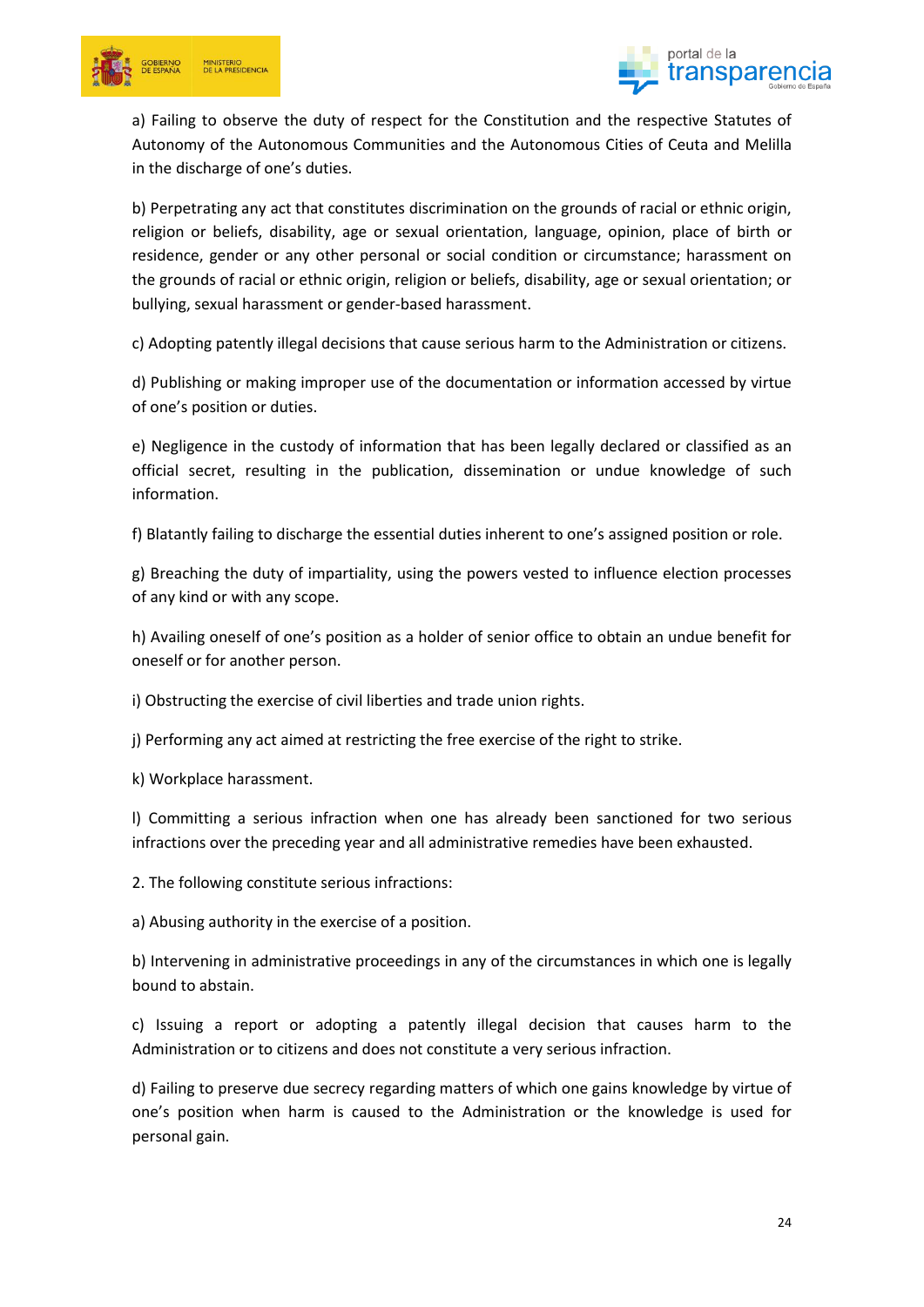



e) Failing to observe the deadlines or other provisions governing conflict of interest proceedings, provided that the conflict of interest does not continue to exist as a result.

f) Committing a minor infraction when one has already been sanctioned for two minor infractions over the preceding year and no administrative remedies are possible against such sanctions.

3. The following constitute minor infractions:

a) Discourtesy towards superiors, colleagues or staff.

b) Carelessness or negligence in the discharge of one's duties or failing to adhere to the principles of action set forth in Article 26.2.b), provided that doing so does not constitute a serious or very serious infraction or the conduct is not categorized in another rule.

Article 30. *Sanctions.*

1. Minor infractions shall be sanctioned with an official reprimand.

2. Any of the following sanctions shall be imposed on the perpetrator of a serious infraction:

a) Official announcement of the infraction and publication in the "Official State Gazette" or pertinent official gazette.

b) Non-payment of any severance compensation that would otherwise be receivable.

3. The sanctions provided in the preceding section shall always be imposed for very serious infractions.

4. Anyone sanctioned for a very serious infraction shall be dismissed from any position they hold, unless they have already been removed therefrom, and barred from appointment to any senior office or equivalent position for between five and ten years, following the criteria set forth in the next section.

5. Very serious, serious and minor infractions shall be sanctioned following the criteria set forth in Article 131.3 of Act 30/1992, of 26 November, on the Legal System of the Public Administrations and the Common Administrative Procedure, and considering:

a) The nature and significance of the infraction.

b) The gravity of the danger or harm caused.

c) Any gains obtained as a result of the acts or omissions constituting the infraction.

d) The negative consequences of the events for the pertinent Treasury.

e) Whether the perpetrator, at his or her own initiative, has remedied the violation.

f) The reparation of the damage caused.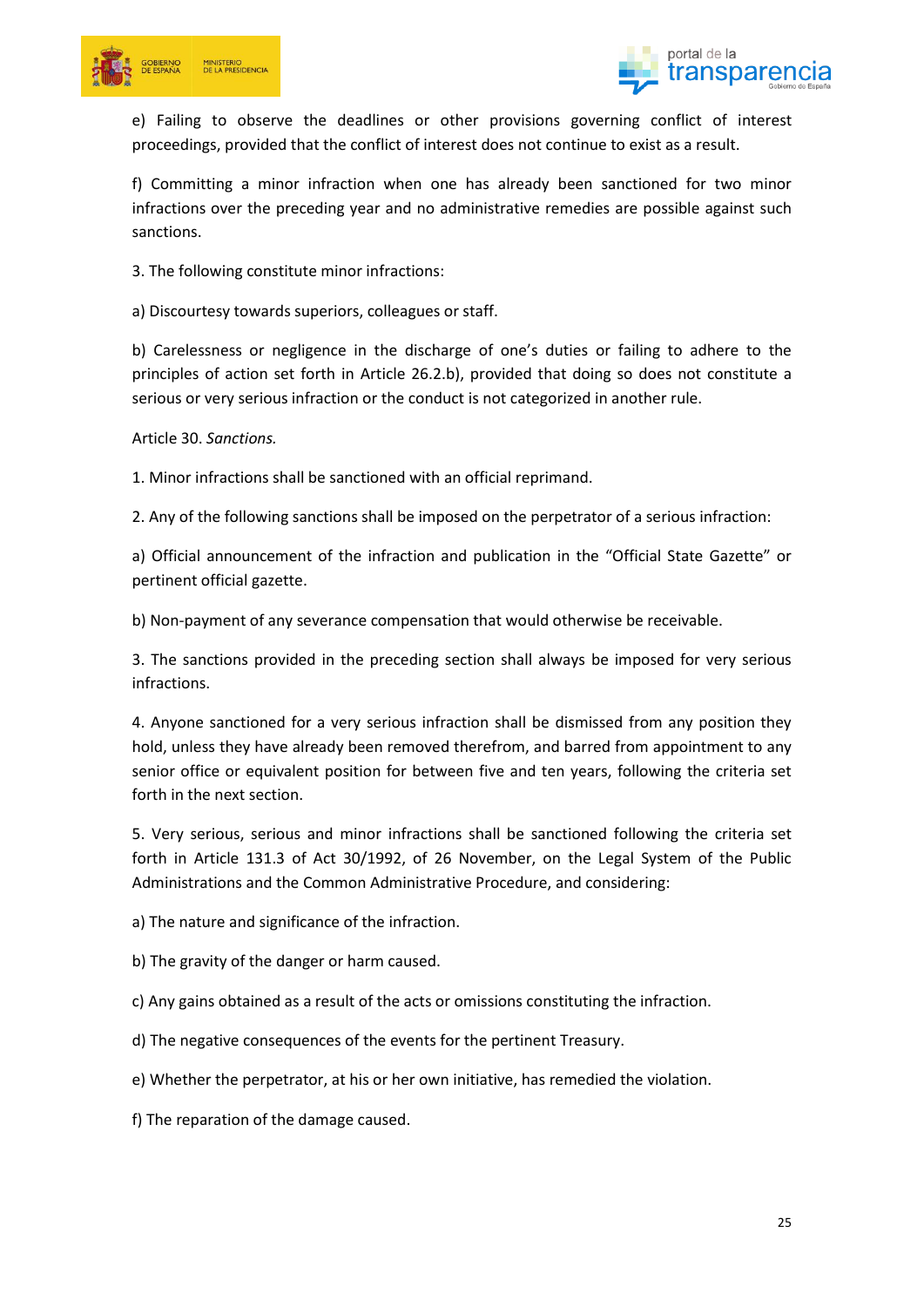



Any damage to public interests, repercussion of the conduct on citizens and, as the case may be, amounts unduly received for carrying out public activities in breach of the rules on conflicts of interest shall be taken into account when gauging the sanction to be imposed.

6. When the infractions could constitute a criminal offence, the Administration shall inform the Public Prosecutor General of the events and abstain from continuing with the disciplinary proceedings until the judicial authority has handed down the decision concluding the criminal case.

7. If the acts are classified as an infraction in a specific administrative rule, the Administration with the authority to conduct the corresponding disciplinary proceedings shall be informed and action suspended until said proceedings have been concluded. The provisions of Act 47/2003, of 26 November, on Budgeting, shall not be considered a "specific administrative rule" where the infractions provided for in its Article 28 are concerned, so proceedings to pay compensation for the damage caused can be conducted at the same time as the disciplinary proceedings.

8. In any case, perpetrating the infractions set forth in Article 28 shall entail the following consequences:

a) Any amounts unduly received or paid shall be reimbursed.

b) Compensation shall be paid to the Treasury as set forth in Article 176 of Act 47/2003, of 26 November, on Budgeting.

## Article 31. *Competent body and proceedings.*

1. Disciplinary proceedings shall be initiated without prompting, or at the decision of the competent body (either on its own motion or as a result of an order from a superior), or a justified request from another body, or a complaint from citizens.

The perpetrator shall be held liable via administrative proceedings conducted to that end, without prejudice to the requirement to also inform the Court of Auditors of the events should the proceedings for holding the perpetrator financially accountable apply in the circumstances.

2. The competent body for ordering the initiation of such proceedings shall be:

a) The Council of Ministers, at the proposal of the Minister of the Treasury and Public Administrations, when the proceedings concern a member of the Government or Secretary of State.

b) The Minister of the Treasury and Public Administrations, when the alleged perpetrator is a civil servant or employee of the Central State Administration other than the above.

c) When the alleged perpetrator is a civil servant or employee of an Autonomous Community or of a Local Administration, the body in which the power to initiate such proceedings is vested in application of the disciplinary rules of the Autonomous Community or Local Entity in question.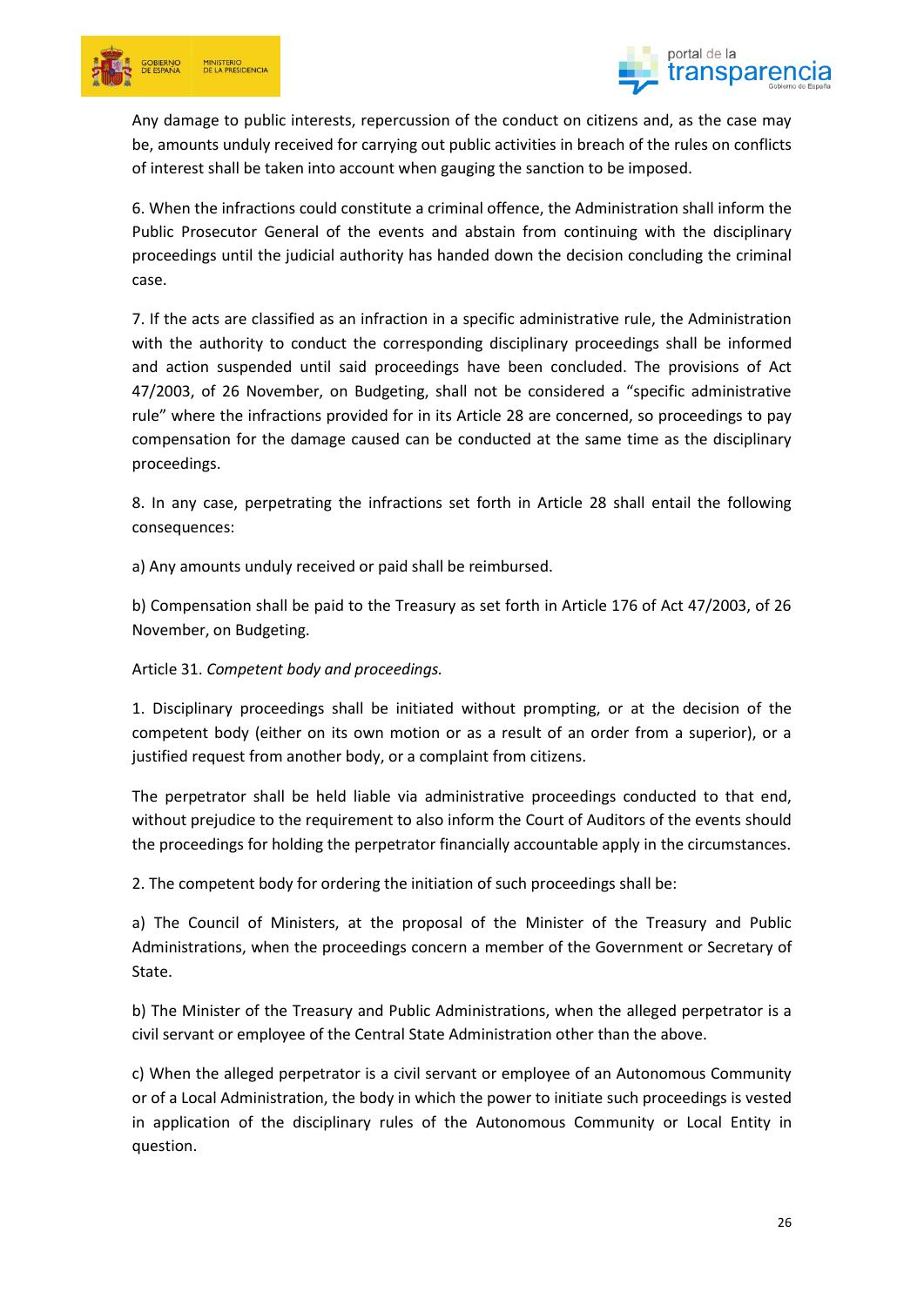



3. In the cases provided for in a) and b) of the preceding section, the corresponding proceedings shall be conducted by the Conflicts of Interest Office. In the circumstances set forth in c), the proceedings shall be conducted by the competent body pursuant to the disciplinary rules of the Autonomous Community or Local Entity in question.

4. Authority to impose sanctions shall lie with:

a) The Council of Ministers, when the proceedings concern a member of the Government or Secretary of State.

b) The Minister of the Treasury and Public Administrations, when the perpetrator is a civil servant or employee of the Central State Administration other than the above.

c) When the proceedings are conducted against holders of senior office in an Autonomous Community or Local Entity, the bodies in which disciplinary powers are vested in application of the disciplinary rules of the Administration in which the officer is a civil servant or employee, or, as the case may be, the Governing Council of the Autonomous Community or the Plenary Governing Council of the Local Entity in question.

5. Decisions handed down in application of the disciplinary proceedings regulated in this Title shall be appealable before the Administrative Courts.

### Article 32. *Limitation periods.*

1. The limitation period for the infractions provided for in this Title shall be five years for very serious infractions, three years for serious infractions and one year for minor infractions.

2. The sanctions imposed for the perpetration of very serious infractions shall have a five-year limitation period; those imposed for serious infractions shall have a three-year limitation period; and those resulting from the perpetration of minor infractions shall have a one-year limitation period.

3. For the purposes of counting the limitation periods provided for in the two previous sections—as well as determining the causes for interruption of such periods—Article 132 of Act 30/1992, of 30 November, on the Legal System of the Public Administrations and the Common Administrative Procedure, shall apply.

TITLE III

## **The Council on Transparency and Good Governance**

#### Article 33. *The Council on Transparency and Good Governance.*

1. The Council on Transparency and Good Governance is hereby established as one of the public authorities classified in Additional Provision Ten of Act 6/1997, of 14 April, on the Organization and Operation of the Central State Administration. Said Council shall be attached to the Ministry of the Treasury and Public Administrations.

2. The Council on Transparency and Good Governance possesses legal personality and has full capacity to contract. It acts autonomously and is fully independent in fulfilling its purposes.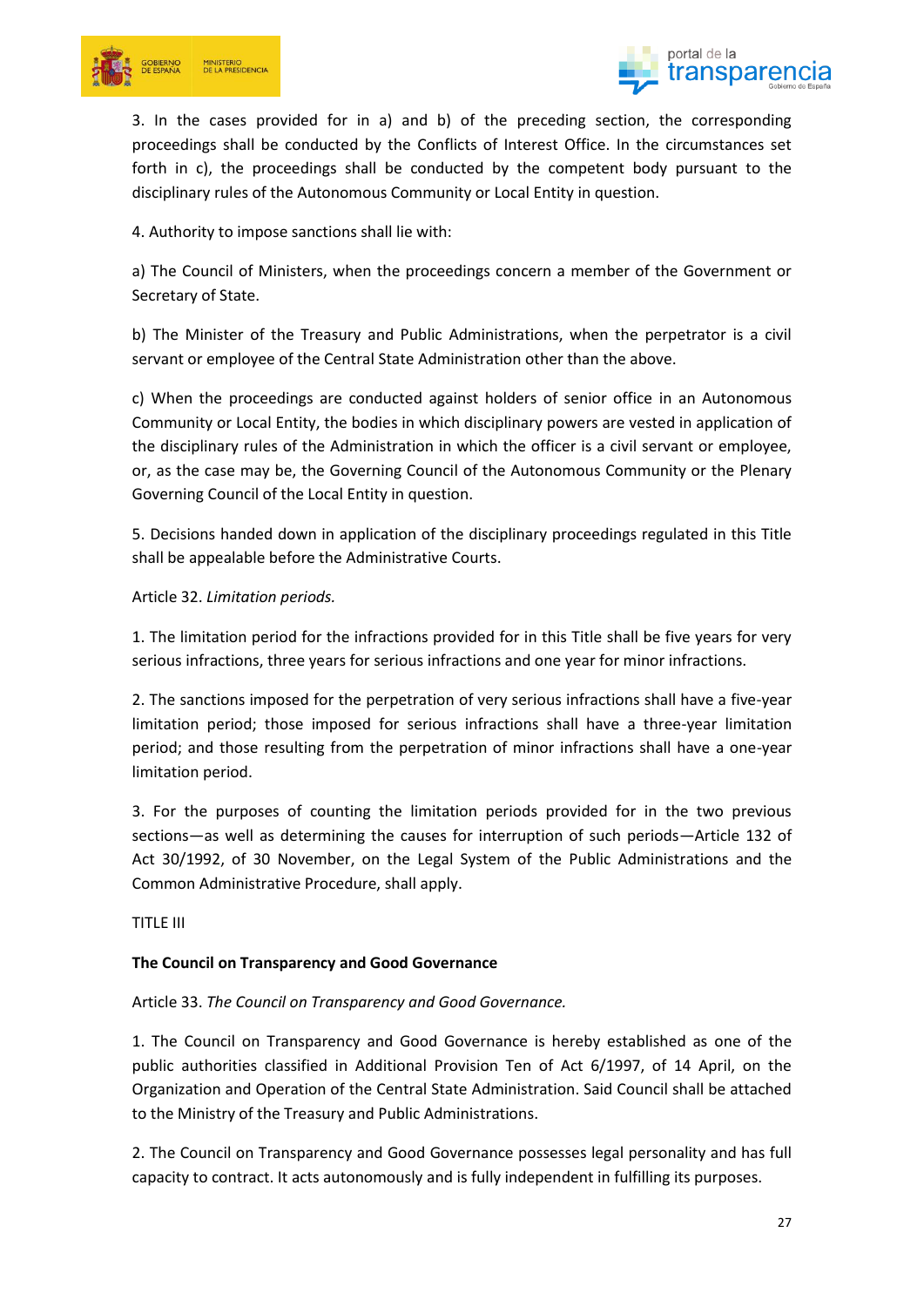



#### Article 34. *Purposes.*

The purposes of the Council on Transparency and Good Governance are to promote the transparency of public activity, to ensure that information is duly made publicly available as required, to safeguard the right of access to public information, and to guarantee the observance of legal provisions on good governance.

Article 35. *Composition.*

The Council on Transparency and Good Governance shall consist of:

a) The Commission on Transparency and Good Governance.

b) The Chair of the Council on Transparency and Good Governance, who shall also chair the Commission.

Article 36. *The Commission on Transparency and Good Governance.*

1. The Commission on Transparency and Good Governance shall exercise all the powers assigned to it herein and in the implementing regulations hereof.

- 2. The Commission shall comprise:
- a) The Chair.
- b) A Member of the Congress of Deputies.
- c) A Senator.
- d) A representative from the Court of Accounts.
- e) A representative from the Ombudsman's Office.
- f) A representative from the Spanish Data Protection Agency.
- g) A representative from the State Secretariat for Public Administrations.

h) A representative from the Independent Authority for Fiscal Accountability.

3. Exclusive dedication shall not be required of members of the Commission on Transparency and Good Governance, who shall not be entitled to any remuneration, with the exception of the terms of the next Article.

4. At least once per year, the Commission on Transparency and Good Governance shall call a meeting of the representatives of any bodies with similar functions to those of the Commission created by the Autonomous Communities in exercise of the powers vested therein. A representative from the Local Administrations, proposed by the Spanish Federation of Municipalities and Provinces, may also be summoned to this meeting.

Article 37. *The Chair of the Council on Transparency and Good Governance.*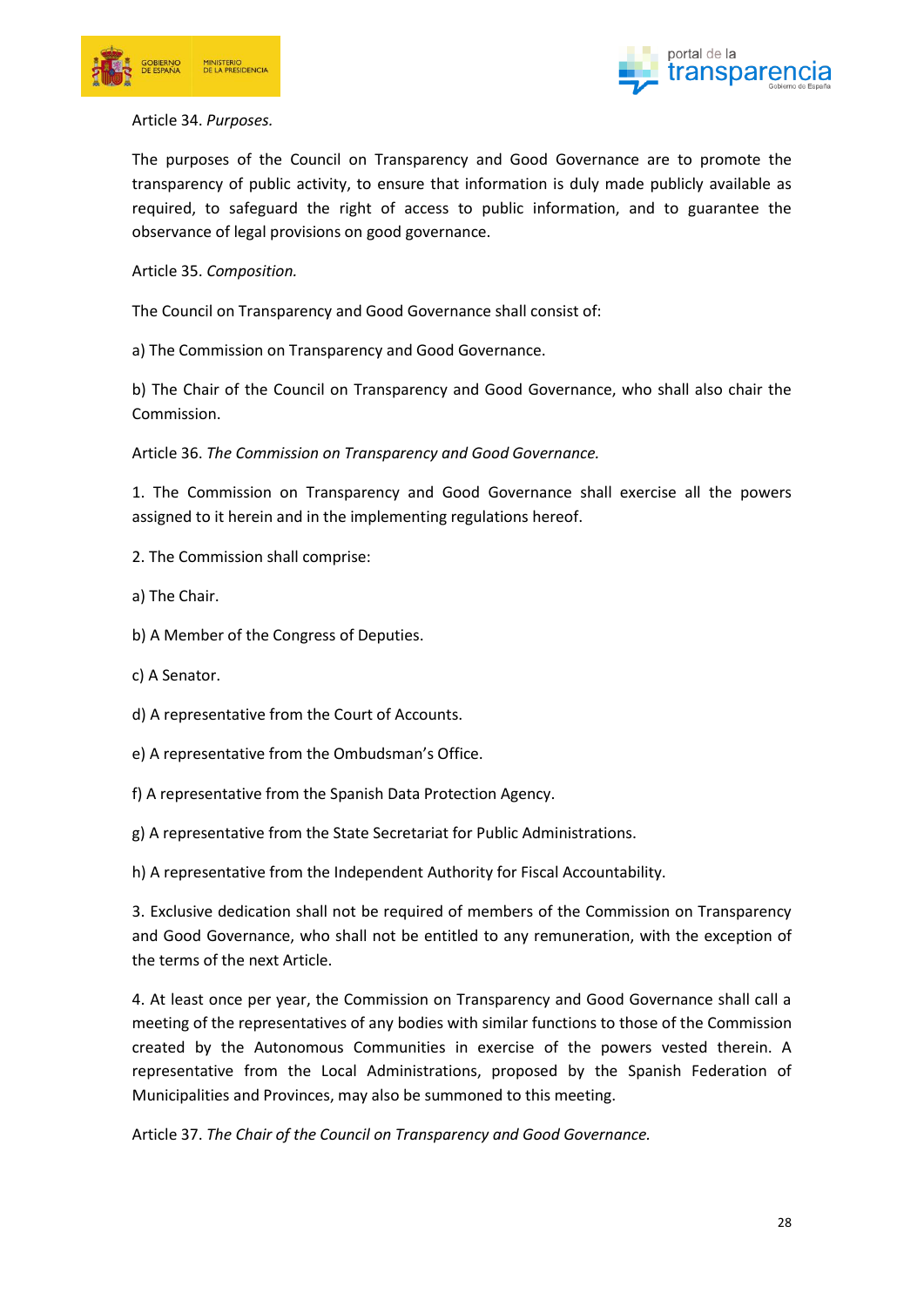



1. The Chair of the Council on Transparency and Good Governance shall be appointed for a non-renewable five-year term through a Royal Decree. The Minister of the Treasury and Public Administrations shall select a candidate of recognized standing and professional ability for this office, and said candidate shall appear before the pertinent Committee of the Congress of Deputies. The Congress, via the competent Committee, shall endorse the appointment of the proposed candidate with absolute majority within one calendar month of communication thereof.

2. The Chair of the Council on Transparency and Good Governance shall step down from office on completion of his or her term, and may also step down voluntarily. In the event of a serious failure to discharge his or her duties, permanent incapacity to hold office, an unforeseen conflict of interest, or a conviction for a criminal offence committed with wilful intent, the Government may decide to remove the Chair from office once the Minister of the Treasury and Public Administrations has conducted the pertinent investigatory proceedings.

3. The Chair of the Council on Transparency and Good Governance shall be remunerated pursuant to Royal Decree 451/2012, of 5 March, on the remuneration framework of the most senior officials and management in the publicly-owned business sector and other entities.

Article 38. *Duties.*

1. To fulfil its purposes, the Council on Transparency and Good Governance shall:

a) Adopt recommendations for a more effective fulfilment of the obligations set forth herein.

b) Provide advice on the subject of transparency, access to public information, and good governance.

c) Draw up mandatory reports on national-level draft legislation implementing this Act or relating to the subject matter hereof.

d) Evaluate the extent of application hereof. To this end, the Board shall draw up an annual report including information on the fulfilment of the obligations set forth herein, which shall be presented before Parliament.

e) Foster the drafting of recommendations, guidelines and rules for the implementation of best practices in transparency, access to public information, and good government.

f) Promote training and awareness-raising activities to improve knowledge of the subjects regulated herein.

g) Collaborate with similar bodies on matters within its scope of authority.

h) Perform any other duties assigned to it by rules set forth in an Act of Parliament, Regulation, or statute of equivalent rank in the legislative hierarchy.

2. The Chair of the Council on Transparency and Good Governance shall:

a) Adopt criteria for a uniform interpretation of the obligations set forth herein.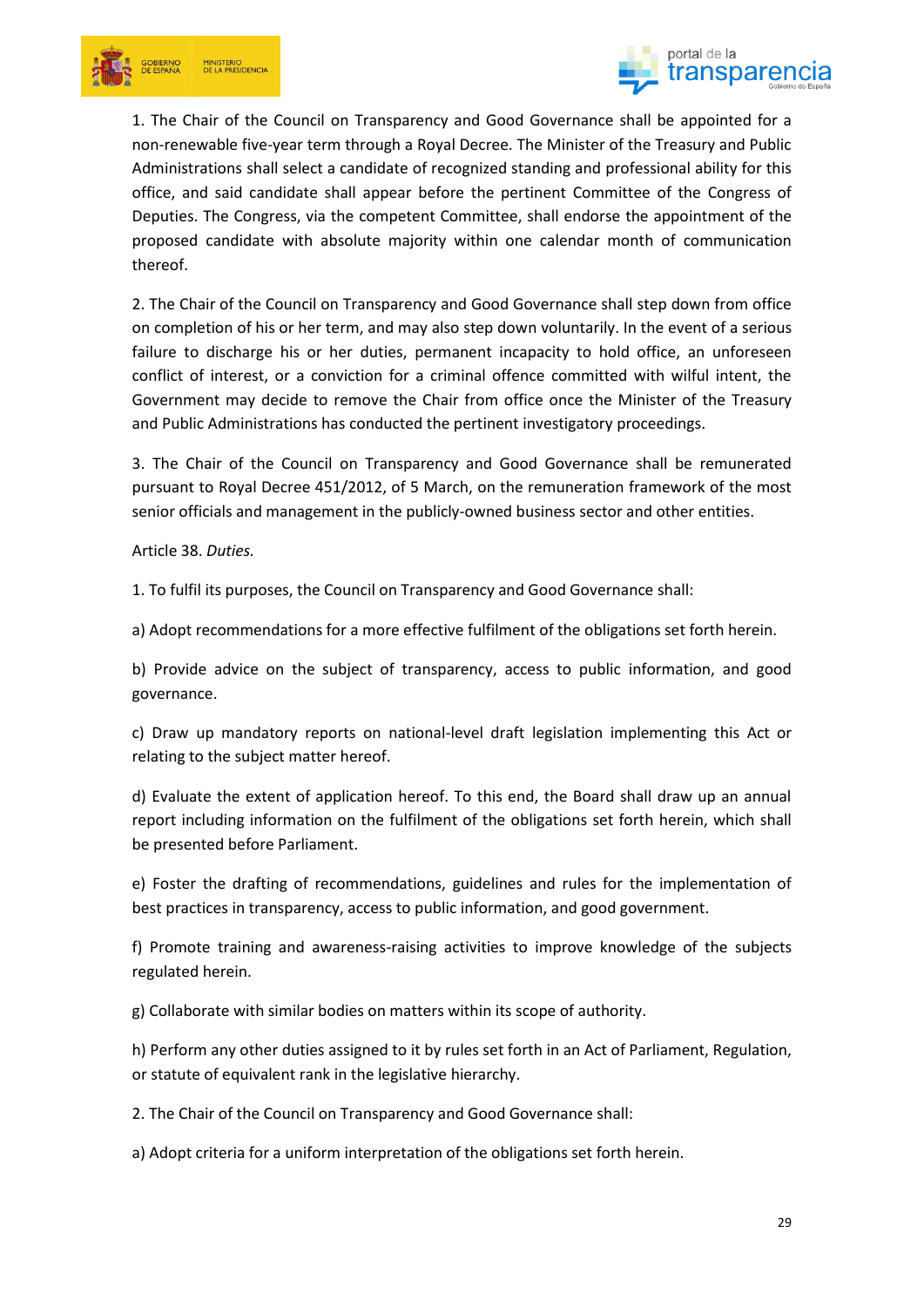



b) Ensure compliance with the publicity obligations defined in Title I, Chapter II hereof, as required by Article 9.

c) Hear any complaints lodged in application of Article 24 hereof.

d) Respond to possible enquiries submitted by the bodies responsible for processing and deciding on applications for access to information.

e) Urge the initiation of the disciplinary proceedings provided for in Title II hereof. The competent body shall justify any decision not to initiate such proceedings.

f) Approve the preliminary draft budget.

g) Perform any other duties assigned to him or her by rules set forth in an Act of Parliament, Regulation, or statute of equivalent rank in the legislative hierarchy.

Article 39. *Legal framework.*

1. In addition to the provisions hereof, the Council on Transparency and Good Governance shall also be governed by:

a) Any applicable provisions of Act 47/2003, of 26 November, on Budgeting. It shall annually draw up a preliminary draft budget, using the structure established by the Ministry of the Treasury and Public Administrations, for subsequent submission to the Government and inclusion in the National Budget.

b) The Consolidated Text of the Public Sector Contracts Act passed in Royal Legislative Decree 3/2011, of 14 November.

c) Act 33/2003, of 3 November, on Public Administration Property and, for aspects of property acquisitions not governed therein, private law.

d) Act 7/2007, of 12 April, the Basic Statute of Public Employees, and other rules applicable to civil servants of the Central State Administration, for matters relating to human resources.

e) Act 30/1992, of 26 November, on the Legal System of the Public Administrations and the Common Administrative Procedure, and other applicable legislation for those matters of the performance of public duties not regulated herein.

2. The Council of Ministers shall approve the Council on Transparency and Good Governance's Statute, stipulating its organization, structure and functioning, as well as any aspects necessary for the discharge of its duties, via Royal Decree.

3. In general, offices within the Council on Transparency and Good Governance shall be held by civil servants, pursuant to Act 7/2007, of 12 April, on the Basic Statute of Public Employees, and the civil service rules applicable to the civil servants of the Central State Administration. Positions may be held by hired employees where permissible under the legislation governing the civil service of the Central State Administration. Any personnel seconded to a position in the Council on Transparency and Good Governance through the applicable staff provision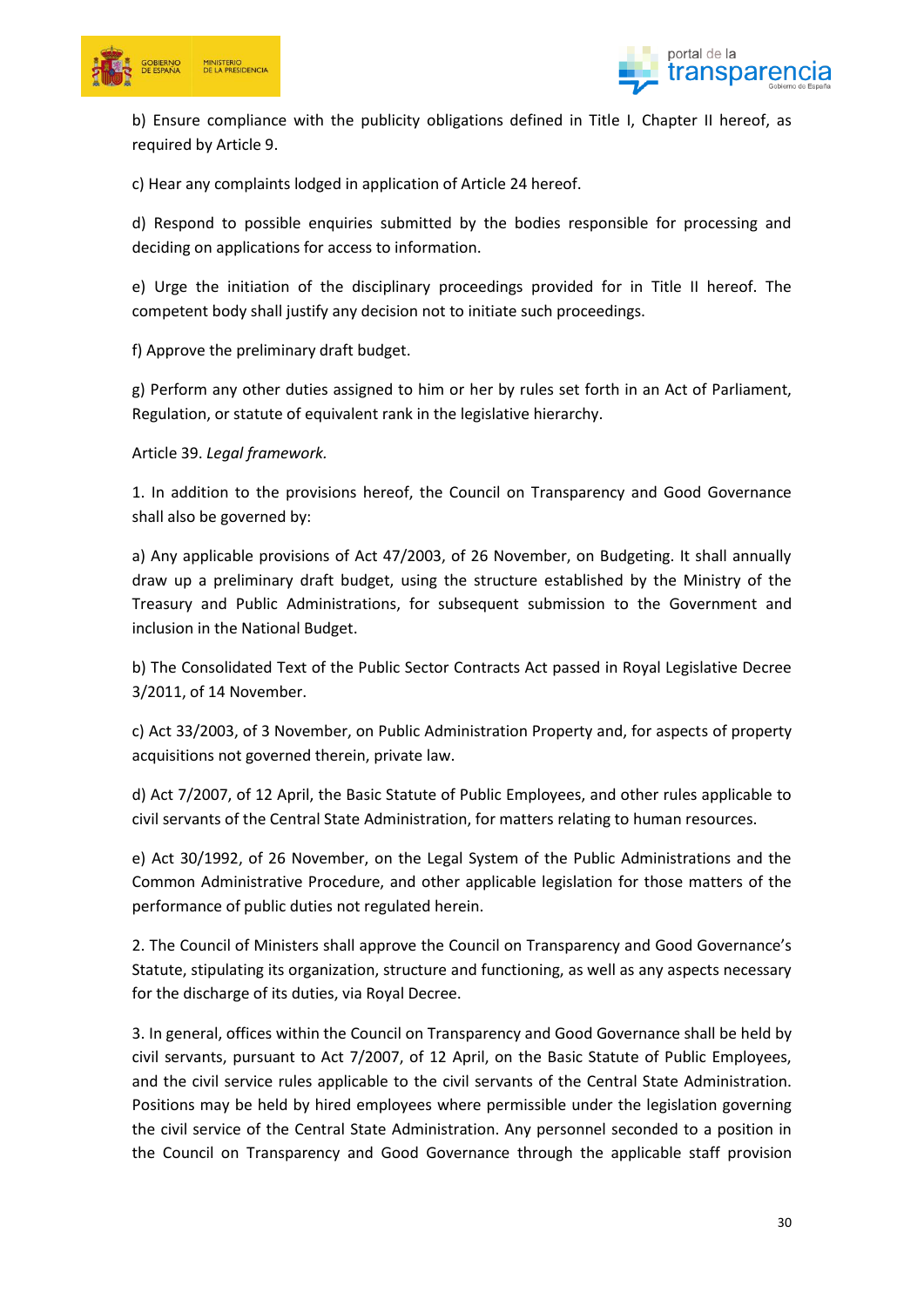



procedures of the Central State Administration shall retain their previous status as a civil servant or hired employee, pursuant to applicable legislation.

4. To fulfil its purposes, the Council on Transparency and Good Governance shall have the following property and financial resources:

a) Amounts assigned to it annually under the National Budgets.

b) Its assets, comprising property and securities and any returns or income yielded thereon.

c) Any other property or resources legally assigned to it.

Article 40. *Relationship with Parliament.*

The Council on Transparency and Good Governance shall submit an annual report to Parliament on its activities and the extent of compliance with the provisions set forth herein. The Chair of the Council on Transparency and Good Governance shall appear before the corresponding parliamentary committee to defend said report as many times as he or she is summoned to appear.

Additional Provision One. *Special regulations regarding the right of access to public information.*

1. The regulations governing the corresponding administrative procedure shall be those applicable to access to the documents contained in an ongoing administrative procedure by those classed as "interested parties" in said procedure.

2. In matters for which there is a specific legal framework on access to information, said specific legislation shall prevail, this Act being applicable in a supplementary capacity.

3. When not provided for in the respective regulations, the Act shall apply to access to environmental information and information for reuse.

Additional Provision Two. *Revision and simplification of regulations.*

1. The Central State Administration shall undertake a regulatory revision, simplification and, if applicable, a consolidation of its legal system. In order to do so, it shall carry out the corresponding studies, repeal any obsolete rules and, as the case may be, determine the need to introduce amendments, novelties or propose the preparation of a Consolidated Text, pursuant to the legal and constitutional provisions on competence and procedure, based on the status of the rules so affected.

2. To this end, the State Secretariat for Relations with the Parliament shall draw up a Regulatory Quality and Simplification Plan and shall be in charge of coordinating the regulatory revision and simplification process with the other Ministerial Departments

3. The Technical General Secretariats of the different Ministerial Departments shall carry out the revision and simplification process in their respective areas of jurisdiction. They may coordinate their activity with the competent bodies of the Autonomous Communities that, in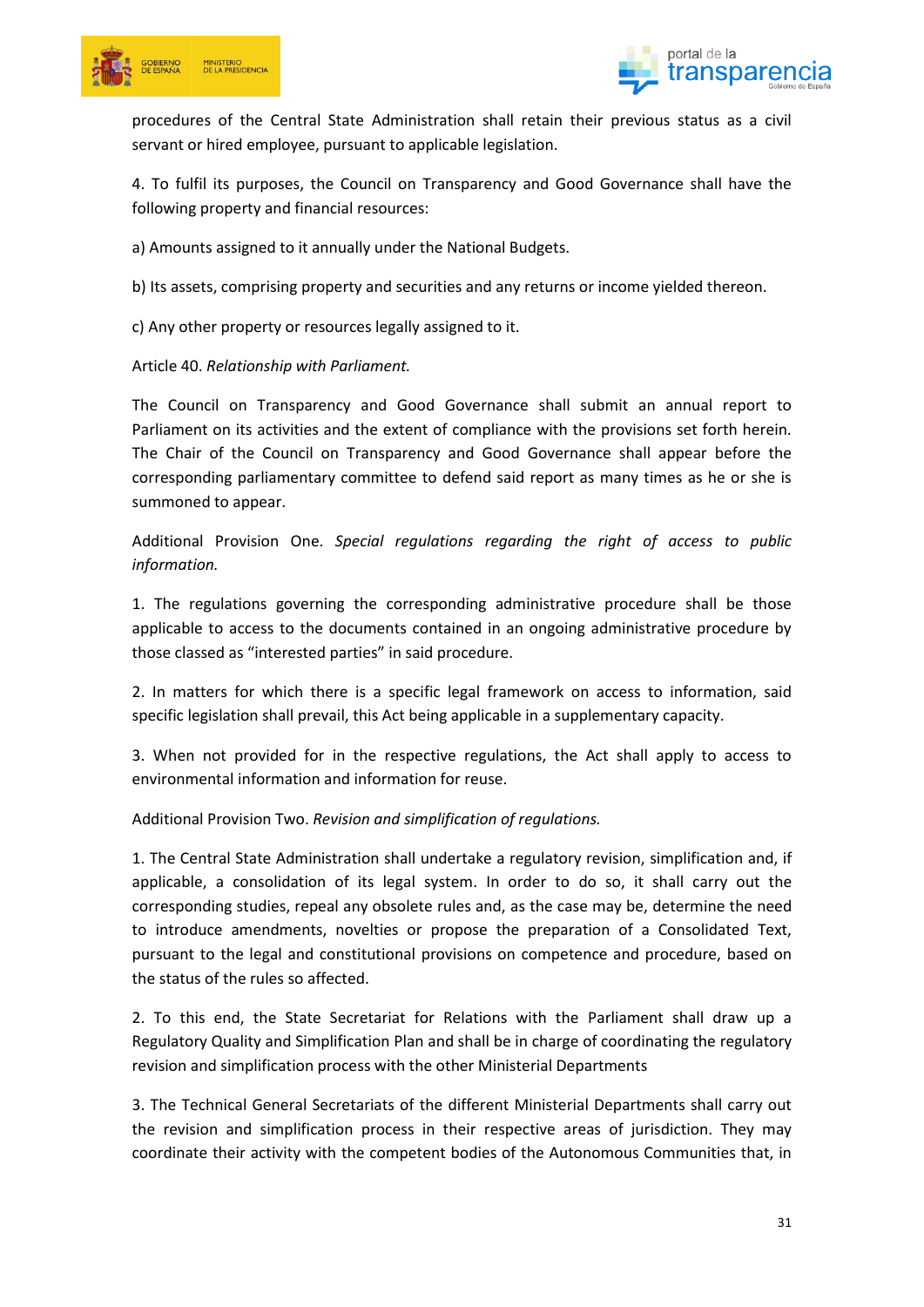



exercising their jurisdiction and pursuant to the principle of administrative cooperation, are carrying out a revision process of their respective legal systems.

### Additional Provision Three. *Public-law corporations.*

In order to comply with the obligations set forth in Title I of this Act, public-law corporations may enter into collaboration agreements with the corresponding Public Administration or, if applicable, with the body in charge of representation in its specific area of activity

### Additional Provision Four. *Complaints.*

1. The settlement of complaints described in Article 24 shall, in the case of decisions issued by the Administrations of the Autonomous Communities and their public sector, and by the Local Entities included in their territorial jurisdiction, pertain to an independent body to be determined by the Autonomous Communities

Notwithstanding the above paragraph, only administrative appeals shall be applicable in the case of decisions handed down by the Legislative Assemblies and equivalent institutions to the Council of State, the Economic and Social Council, the Court of Auditors and the Ombudsman.

2. Autonomous Communities may confer jurisdiction to the Council on Transparency and Good Governance for the settlement of the complaints set forth in Article 24. To this aim, they must enter into a specific agreement with the Central State Administration, in which they establish the conditions under which the Autonomous Community shall pay the costs arising from assuming such jurisdiction.

3. Cities with a Statute of Autonomy may either designate their own independent bodies or confer jurisdiction to the Council on Transparency and Good Governance, to which end they shall enter into an Agreement under the terms set forth in the previous paragraph

Additional Provision Five. *Cooperation with the Spanish Data Protection Agency.*

The Council on Transparency and Good Governance and the Spanish Data Protection Agency shall jointly adopt the implementation criteria, in their sphere of action, for the rules contained in Article 15 of this Act, specifically regarding the assessment of public interest in access to information and guaranteeing the rights of the parties concerned whose data are contained therein, pursuant to this Act and Organic Law 15/99 of December 13.

#### Additional Provision Six. *Information on His Majesty The King's Household.*

The General Secretariat of the Presidency of the Government shall be the competent body for processing the procedure whereby access to information in the power of His Majesty The King's Household is requested, in addition to deciding upon any other question that may arise from this body's implementation of the provisions of this Act.

#### Additional Provision Seven.

The Government shall approve a training plan in transparency for Central State Administration civil servants and personnel, together with an information campaign for citizens. The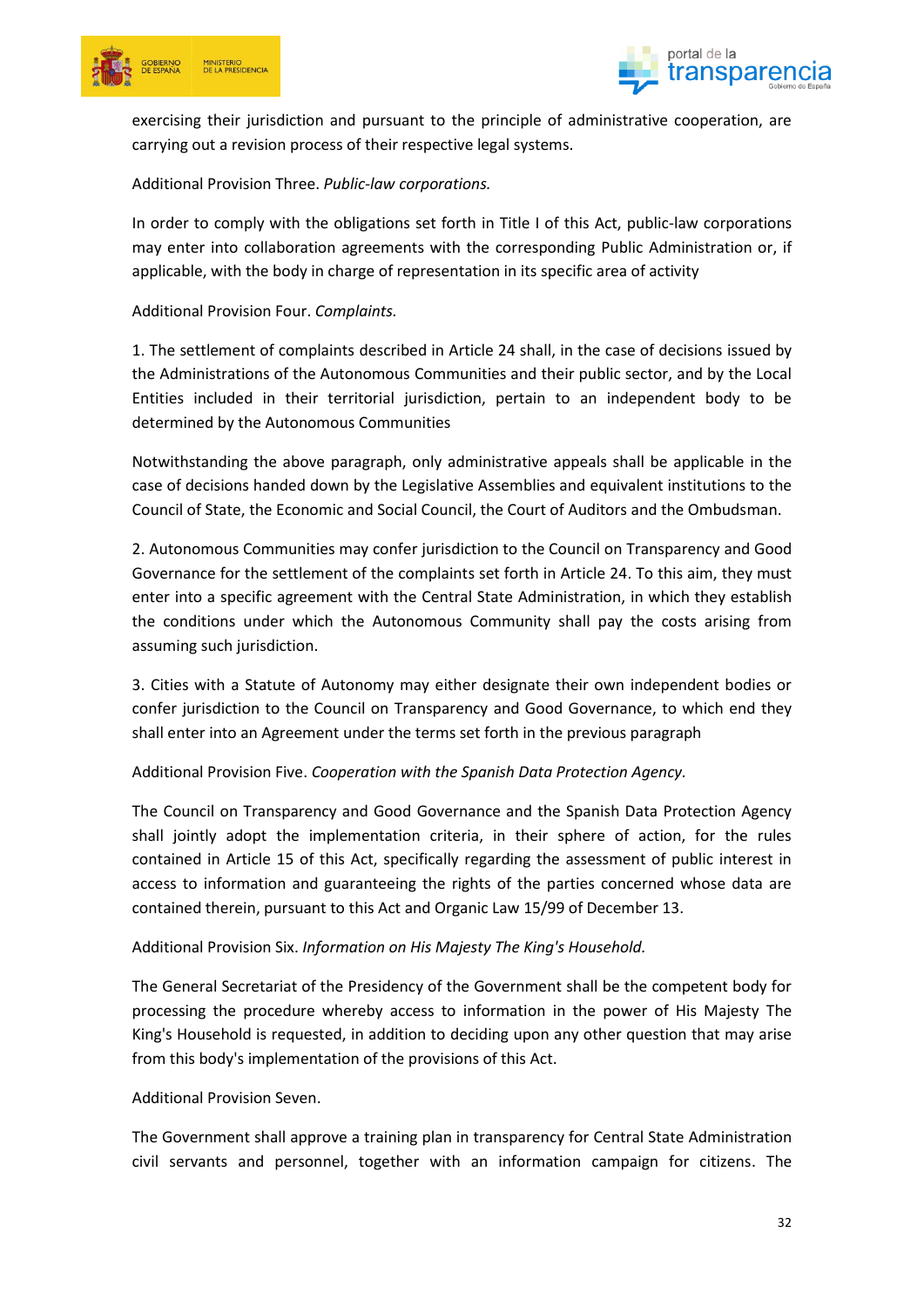



Government shall include the national public sector in The National Corporate Social Responsibility Plan.

Additional Provision Eight.

The Congress of Deputies, the Senate and the Legislative Assemblies of the Autonomous Communities shall regulate the specific implementation of the provisions of this Act in their respective regulations.

Final Provision One. *Amendment of Act 30/1992, of 26 November, on the Legal System of the Public Administrations and Common Administrative Procedure.*

Act 30/1992, of 26 November, on the Legal System of the Public Administrations and Common Administrative Procedure is amended under the following terms:

One. Article 35.h) becomes:

"h) Access to public information, archives and registries"

Two. Article 37 becomes:

"Article 37. *The right to access public information*

Citizens have the right to access public information, archives and registries under the terms and conditions set forth in the Constitution, the Act on Transparency, Access to Public Information and Good Governance and other applicable laws."

Final Provision Two. *Amendment of Act 5/2006, of 10 April, regulating the conflicts of interest of members of the Government and senior officials of the Central State Administration.*

Act 5/2006, of 10 April, regulating the conflicts of interest of Government members and senior officials of the Central State Administration, is amended as follows:

Section 4 of Article 14 becomes:

"4. The contents of the disclosure of assets and property rights by Government Members and Secretaries of State and other senior officials included in Article 3 of this Act shall be published in the *Official State Gazette,* as regulated. With regard to assets, a comprehensive disclosure of the assets of these senior officials shall be published, omitting the data relative to their location and safeguarding the privacy and security of their holders."

Final Provision Three. *Amendment of Act 47/2003, of 26 November, on Budgeting.*

Section 4, Article 136 of Act 47/2003, of 26 November, on Budgeting, is amended as follows:

"Institutions that must apply public accounting standards, as well as others that are not under the obligation to publish their accounts in the Company Registry, shall annually publish their balance sheet and economic outturn account, a summary of the remaining statements that make up the annual accounts, and the accounts audit report in the *Official State Gazette.* To this end, the Comptroller General's Office shall determine the minimum information content to be published."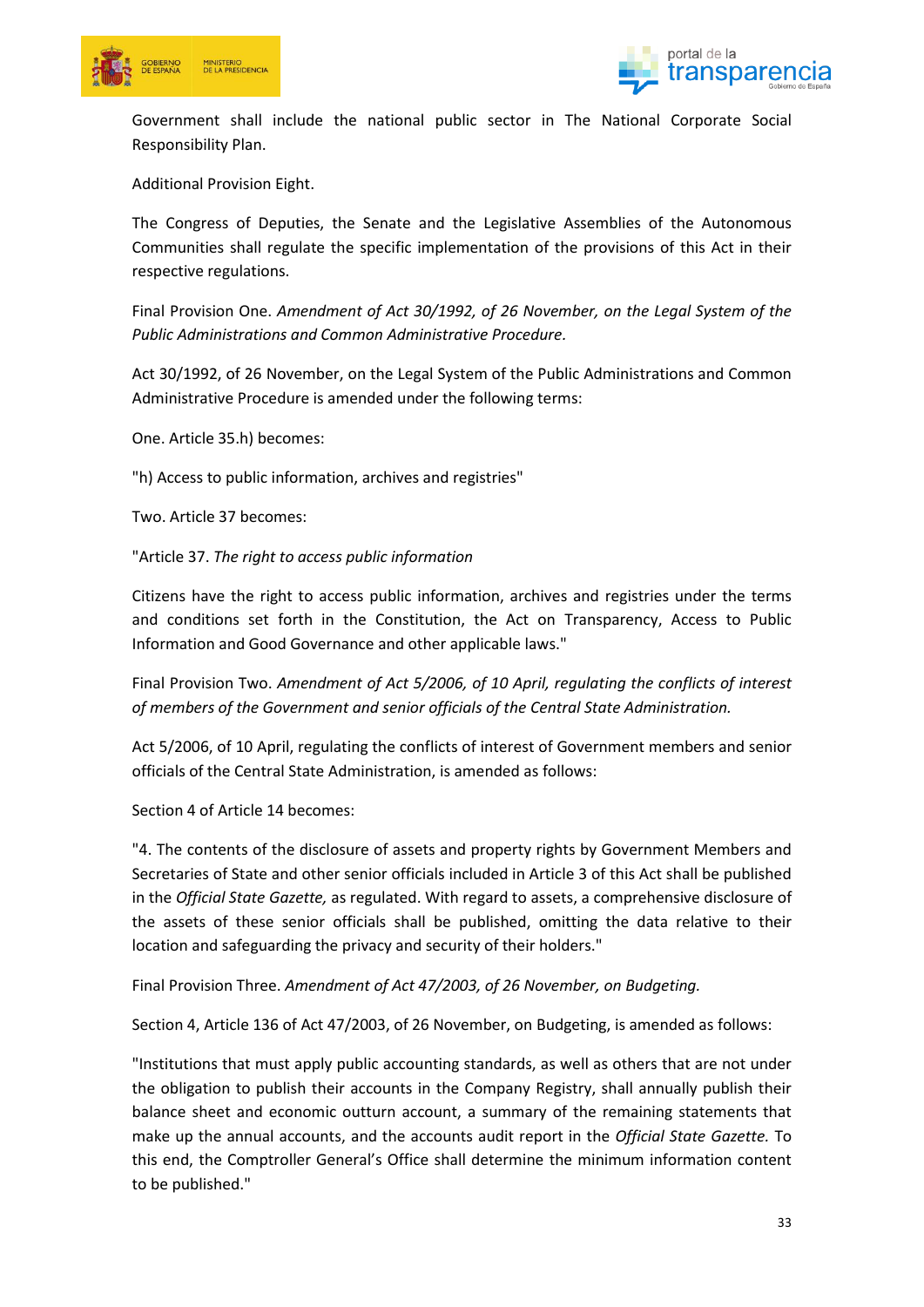



Final Provision Four. *Amendment of Additional Provision Ten of Act 6/1997, of 14 April, on the Organization and Operation of the Central State Administration.*

Section 1 of Additional Provision Ten of Act 6/1997, of 14 April, on the Organization and Operation of the Central State Administration, is hereby modified as follows:

"1. The National Securities Market Commission, the Nuclear Safety and Security Council, nondevolved Universities, the Spanish Data Protection Agency, the Canary Islands' Special Area Consortium, the National Markets and Competition Commission, the Council on Transparency and Good Governance, the Prado National Museum and the National Art Centre Museum Reina Sofia shall be governed by legislation specific to them, supplemented by this Act."

Final Provision Five.

The Government shall adopt the necessary measures to streamline the use of technical and human resources allocated to the Council on Transparency and Good Governance.

Final Provision Six. *Amendment of Act 10/2010, of 28 April, on the Prevention of Money Laundering and Terrorist Financing.*

Act 10/2010, of 28 April, on the Prevention of Money Laundering and Terrorist Financing is hereby amended as follows:

One. A section 5 is added to Article 2, as follows:

"5. The obligations for information and internal control contained in Chapters III and IV of this Act shall be applicable to the national administrator of the emissions rights register established by Act 1/2005, of 9 March, regulating greenhouse gas emissions rights trading, with the exceptions to be determined by regulation."

Two. A section 6 is added to Article 7, as follows:

"6. Regulations may authorize the non-implementation of some or all of the measures of due diligence or of conservation of documents regarding occasional operations that do not exceed a quantitative threshold, whether individually or accumulated over a certain time period."

Three. Article 9 is reworded as follows:

"Article 9. *Simplified due diligence measures.*

Obliged subjects may apply, in the cases and conditions to be determined by regulation, simplified due diligence measures to clients, products or operations that entail reduced risk of money laundering or terrorist financing."

Four. Article 10 is reworded as follows:

"Article 10. *Application of simplified due diligence measures.*

The graduated application of simplified due diligence measures shall be risk-based, pursuant to the following criteria: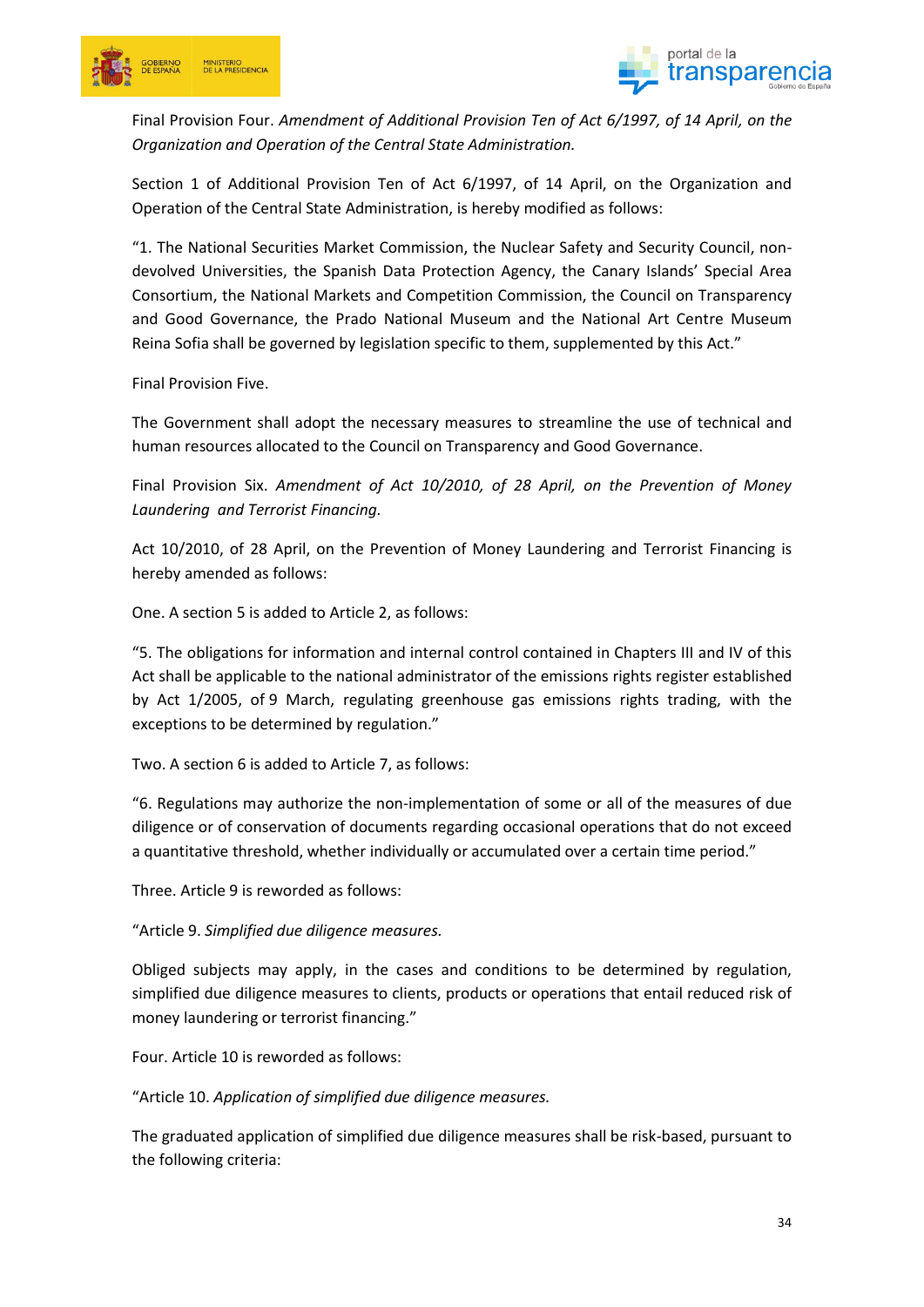



a) Prior to the application of simplified due diligence measures to a certain client, product or operation established by regulation, obligated subjects shall ascertain that there is indeed reduced risk of money laundering or terrorist financing.

b) The application of simplified due diligence measures shall in any event be consistent with the risk. Obliged subjects shall not apply or shall cease to apply simplified due diligence measures as soon as they establish that a client, product or operation does not carry reduced risk of money laundering and terrorist financing.

c) Obliged subjects shall in any event carry out sufficient ongoing monitoring to identify operations susceptible to special examination pursuant to Article 17."

Five. Article 14 is reworded as follows:

"Article 14. Politically Exposed Persons

1. Obliged subjects shall apply enhanced due diligence measures described in this Article in business relationships of and operations by politically exposed persons.

The following shall be considered to be politically exposed persons:

a) Those who perform or have performed important public duties by election, appointment or investiture in other Member States of the European Union or third countries, such as Heads of State, Heads of Government, Ministers or other members of Government, Secretaries of State or Under-Secretaries; parliamentarians; judges of supreme courts, constitutional courts or other high judicial bodies whose decisions are unappealable, except in exceptional circumstances, including equivalent members of the Public Prosecutor's Office; the members of courts of auditors or central bank governing councils; ambassadors and chargés d'affaires; senior-ranking military personnel of the Armed Forces; members of bodies of administration, management or supervision of publicly-owned companies.

b) Those who perform or have performed important public duties in the State of Spain, such as senior officials in accordance with what is described in the regulations on conflicts of interest of the General State Administration; both national and European Parliament parliamentarians; judges of the Supreme Court and the Constitutional Court, including equivalent members of the Public Prosecutor's Office; Members of the Court of Auditors and council members of the Bank of Spain; ambassadors and chargés d'affaires; senior-ranking military personnel of the Armed Forces; managers, assistant managers and members of the board of directors, or equivalent roles, of an international organization, including the European Union.

c) In addition, the following shall be considered as politically exposed persons: people who perform or have performed important public duties in the Spanish Autonomous Communities, such as Presidents and regional Ministers and other members of the Governing Councils, in addition to senior officials and Autonomous Community parliamentarians and, at the Spanish local government level, the local entity mayors, councillors and other senior officials of the municipalities which are province capitals or Autonomous Community capitals with a population of over 50,000, and senior management in Spanish trade unions, business organizations or political parties.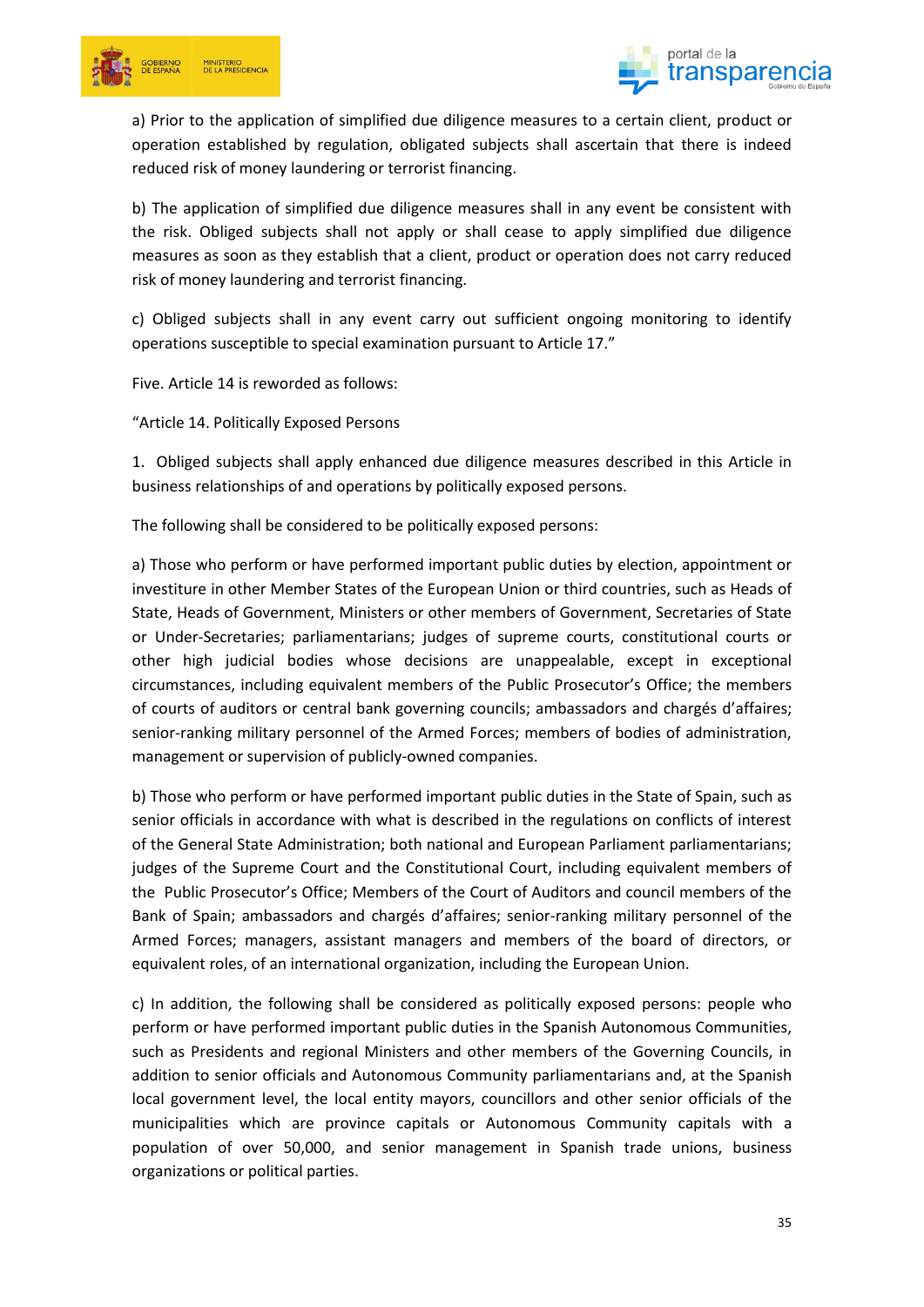



None of these categories shall include intermediate- or lower-ranking public employees.

2. With regard to clients or beneficial owners who perform or have performed important public duties by election, appointment or investiture in other European Union Member States or a third country, the obliged subjects, in addition to the normal due diligence measures, must in any event:

a) Implement appropriate risk-management procedures to determine whether a client or beneficial owner is a politically exposed person. These procedures shall be included in the customer acceptance policy described in Article 26.1.

b) Obtain approval from at least the immediate senior manager, before establishing or maintaining business relationships.

c) Take the appropriate measures to establish the source of wealth and funds.

d) Conduct enhanced ongoing monitoring of the business relationship.

3. In addition to the normal due diligence measures, obliged subjects must apply reasonable due diligence measures to determine whether the client or the beneficial owner performs or has performed any of the duties described in paragraphs b) and c) under section one of this Article.

The review, in accordance with the risk factors present in each case, of the information obtained during the due diligence process shall be considered reasonable measures.

In the case of higher-risk business relationships, the obliged parties shall apply the measures described in paragraphs b), c) and d) in the preceding section.

4. Obliged subjects shall apply the measures established in the two above sections to the family members and other close associates of politically exposed persons.

For the purposes of this Article a family member shall be considered to be the spouse or the person who is a stable partner in an emotionally analogous relationship, as well as parents and children, and the children's spouses or persons who are the stable partners in emotionally analogous relationships.

A close associate shall be considered to be any natural person who is known to hold the ownership or control of an instrument or legal person jointly with a politically exposed person, or with whom he or she has other close business relationships, or who holds the ownership or control of an instrument or legal person who is known to have been established in his or her benefit.

5. Obliged subjects shall apply reasonable measures to determine whether the beneficiary of a life insurance policy or, where appropriate, the beneficial owner, is a politically exposed person prior to the payment of the benefit arising from the contract or to the exercise of the rights of redemption, advance payment or pledge conferred by the policy.

In the event of identifying greater risks, the obliged subjects, in addition to the normal due diligence measures, must: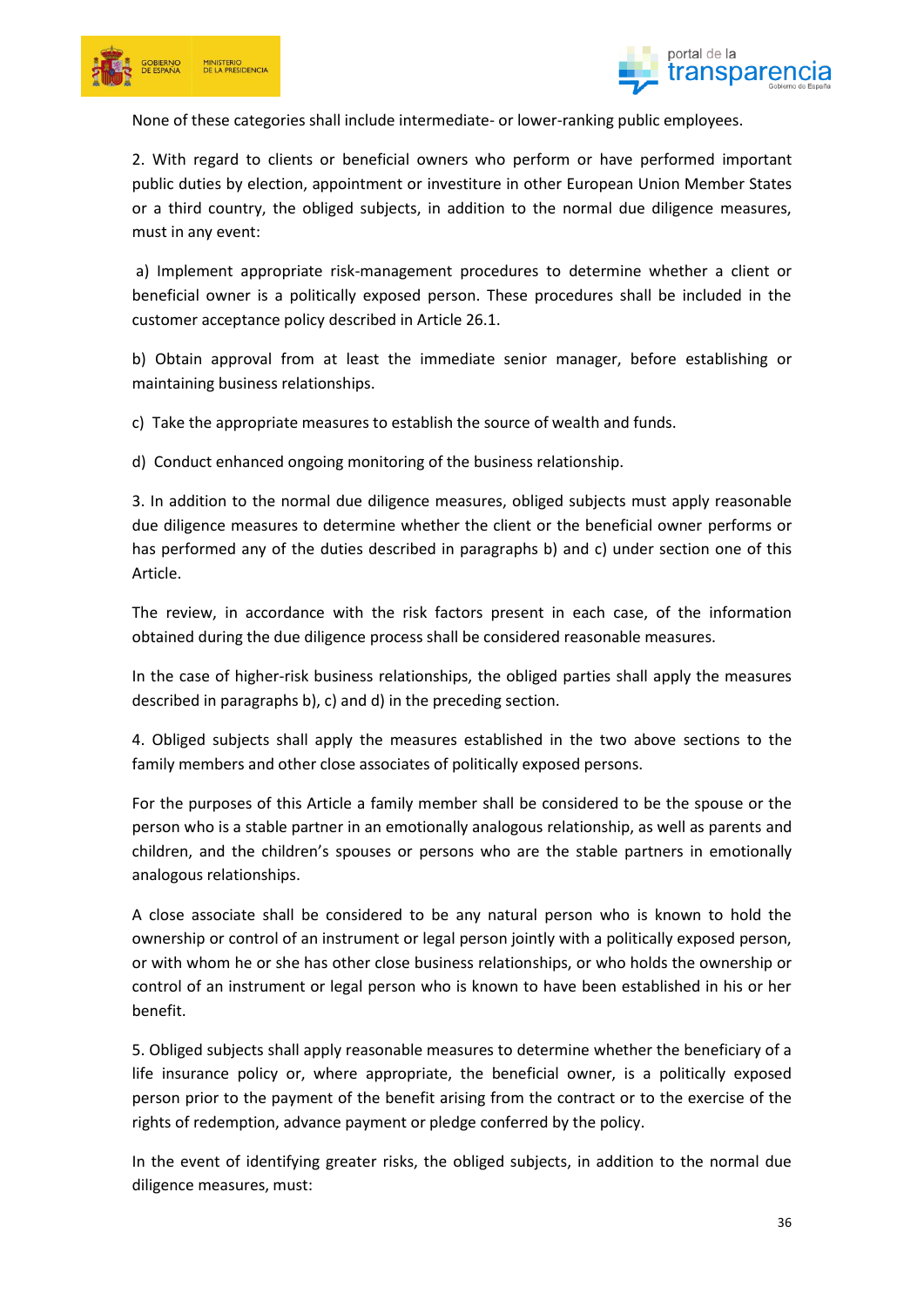



a) Report to, at least, the immediate senior manager, before proceeding to payment, redemption, advance payment or pledge.

b) Conduct an enhanced examination of the entire business relationship with the policy holder.

c) Conduct the special review described in Article 17 so as to determine whether communication based on circumstantial evidence is in order pursuant to Article 18.

6. Without prejudice to compliance with the above paragraphs, when, because the circumstances described in Article 17 have arisen, it is in order to conduct a special examination, obliged subjects shall take the appropriate measures to determine the possible participation in the events or operation of someone who is or has been in Spain a representative public official or senior official of the Public Administrations, or of their family members or close associates.

7. Without prejudice to Article 11, when the persons described in the preceding sections have ceased to perform their duties, the obliged subjects shall continue to apply the measures described in this Article for two years."

Six. Article 26, section 4, is reworded as follows:

"4. Internal control measures shall be established at group level, with the specifications to be determined by regulation. Regarding the definition of group, it shall be as defined in Article 42 of the Code of Commerce."

Seven. Article 42 is reworded as follows:

"Article 42. *International Financial Sanctions and Countermeasures.*

1. The application of financial sanctions established by United Nations Security Council Resolutions relating to the prevention and suppression of terrorism and terrorist financing, and the prevention, suppression and disruption of the proliferation of weapons of mass destruction and their financing shall be compulsory for any natural or legal person under the terms set forth by EU regulations or by a Cabinet decision, adopted at the proposal of the Minister of the Economy and Competitiveness.

2. Without prejudice to the direct effect of EU regulations, the Cabinet, at the proposal of the Minister of the Economy and Competitiveness, may decide to apply financial countermeasures to third countries that pose a higher risk of money laundering, terrorist financing or financing of the proliferation of weapons of mass destruction.

The Cabinet decision, which can be adopted autonomously or implementing decisions or recommendations by international organizations, institutions or groups, may impose the following financial countermeasures, among others:

a) Ban, restrict or condition capital movements and their corresponding collection and payment operations, as well as transfers, to and from a third country or by its nationals and residents.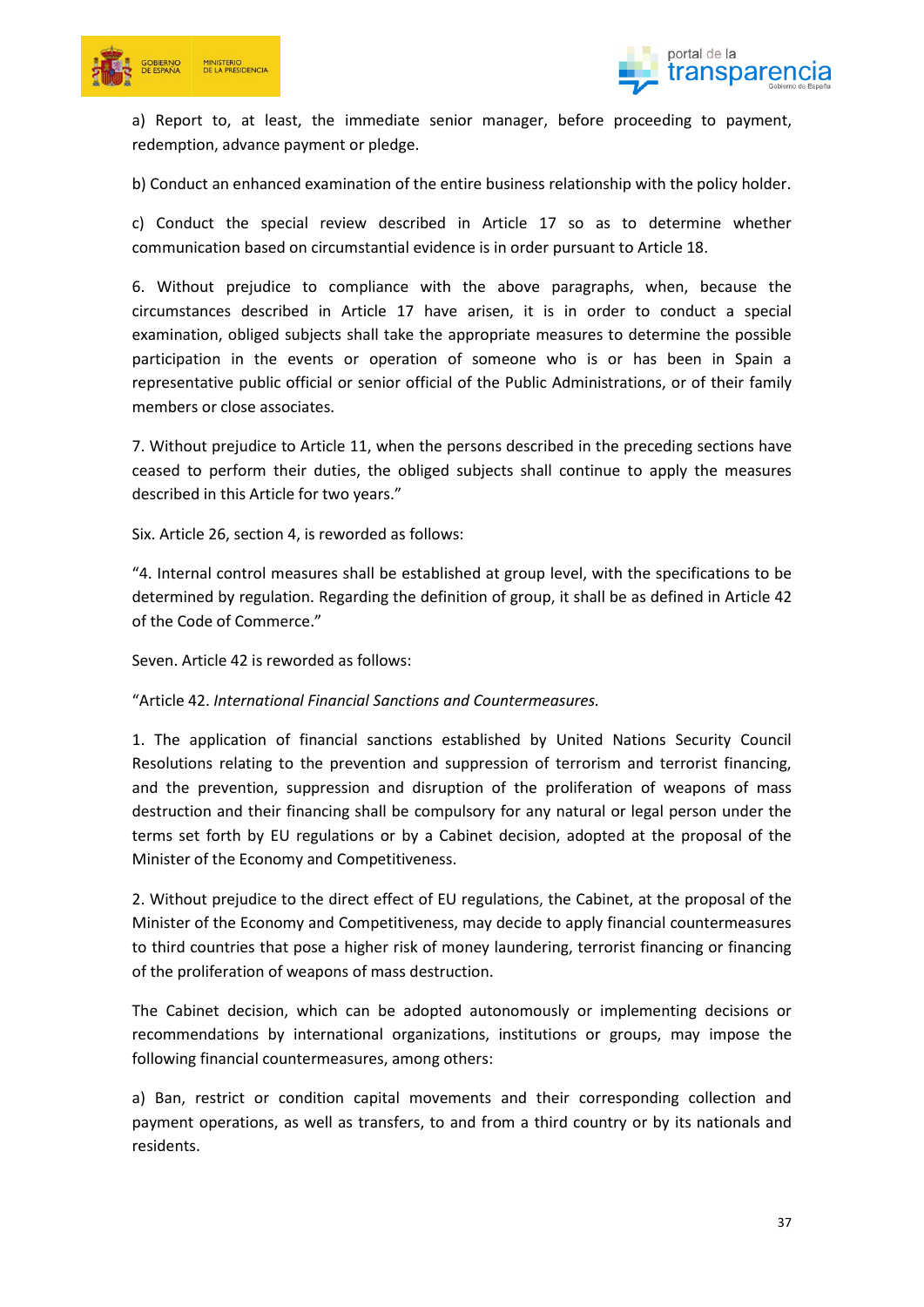



b) Submit capital movements and their corresponding collection and payment operations to prior authorization, as well as transfers, to and from a third country or by its nationals and residents.

c) Agree to the freezing or blocking of funds and economic resources that are owned, held or controlled by natural or legal persons who are nationals or residents of this third country.

d) Ban making available funds or economic resources that are owned, held or controlled by natural or legal persons who are nationals or residents of this third country.

e) Require the conduct of enhanced due diligence measures in business relationships of or operations by nationals or residents of this third country.

f) Establish the systematic communication of operations by nationals or residents of the third country or entailing financial movements to and from the third country.

g) Ban, restrict or condition the establishment or maintenance of subsidiaries, branch offices or representation offices of financial institutions of the third country.

h) Ban, restrict or condition the establishment or maintenance of subsidiaries, branch offices or representation offices of financial institutions in the third country.

i) Ban, restrict or condition business relationships or financial operations with the third country or with its nationals and residents.

j) Ban obliged subjects from accepting due diligence measures conducted by institutions located in the third country.

k) Require financial institutions to revise, modify and, if applicable, end their correspondent relationship with financial institutions of the third country.

l) Subject subsidiaries or branch offices of financial institutions of the third country to enhanced supervision or external audit or examination.

m) Impose enhanced reporting or external auditing requirements regarding any subsidiary or branch office located or operating in the third country.

3. The Executive Service of the Commission shall be in charge of supervising and inspecting compliance with the provisions of this Article."

Eight. Article 52.1.u) is reworded as follows:

"u) Failure to comply with the obligation of implementing international sanctions or financial countermeasures, under the terms of Article 42."

Final Provision Seven. *Regulatory development.*

The Government, within the sphere of its powers, may adopt any necessary provisions for the enforcement and development of the contents of this Act.